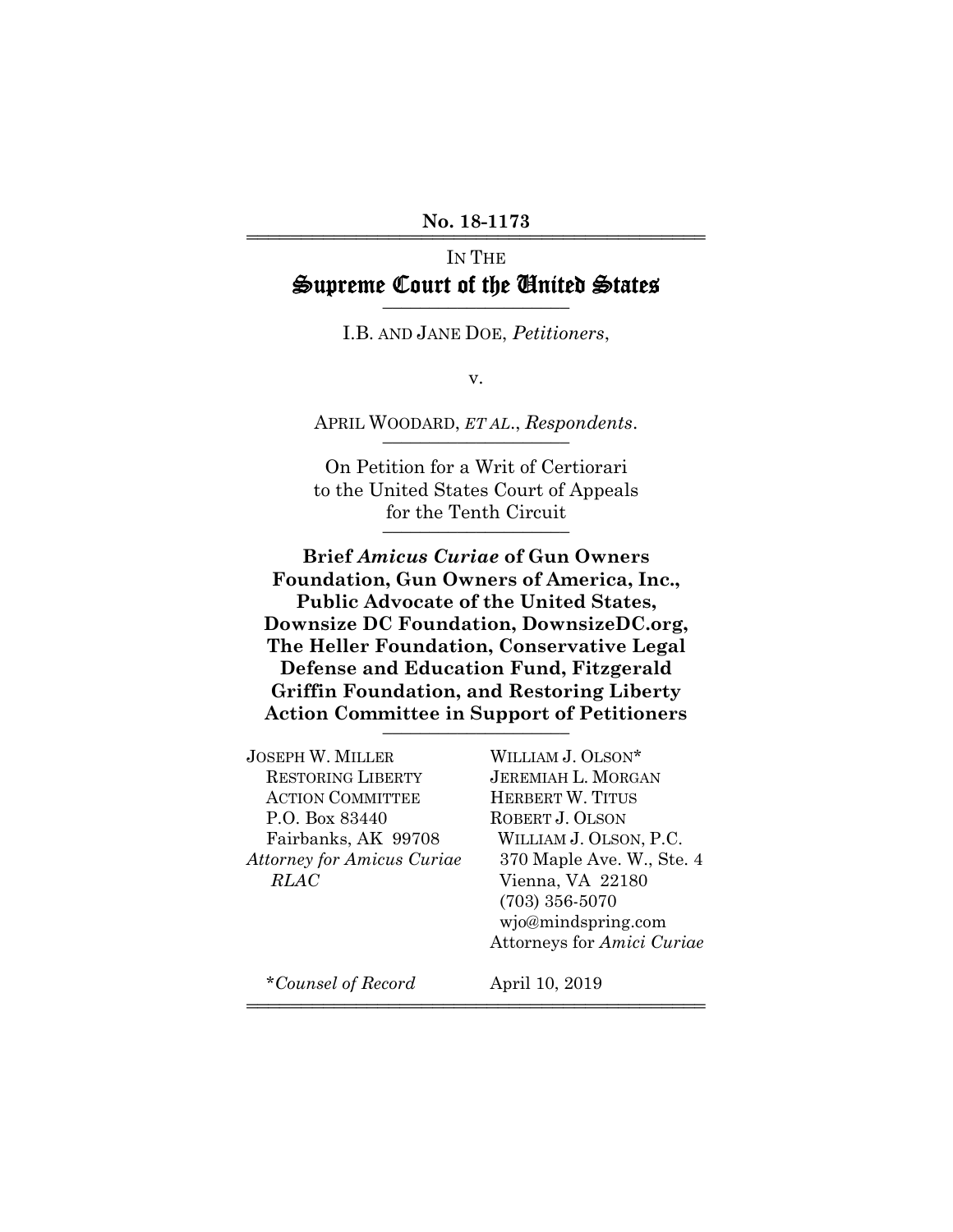## **TABLE OF CONTENTS**

Page

| INTEREST OF THE AMICI CURIAE<br>1                                                                                                                                                                                                              |
|------------------------------------------------------------------------------------------------------------------------------------------------------------------------------------------------------------------------------------------------|
| STATEMENT OF THE CASE<br>1                                                                                                                                                                                                                     |
| 3                                                                                                                                                                                                                                              |
| ARGUMENT<br>7                                                                                                                                                                                                                                  |
| Ι.<br>THE QUALIFIED IMMUNITY DOCTRINE IS<br>DEEPLY FLAWED<br>7                                                                                                                                                                                 |
| A. The Tenth Circuit's Application of the<br>Qualified Immunity Doctrine Barred a<br>Congressionally Created Civil Remedy for<br>Two Americans Whose Rights Were<br>Violated Egregiously by State Officials<br>7                               |
| B. The Qualified Immunity Doctrine<br>Assumes that the People's Constitution<br>Was Insufficient to "Clearly Establish"<br>Constraints on Government Officials<br>unless and until Courts Sanctioned those<br>10<br>$Rules \ldots \ldots$<br>. |
| C. The Qualified Immunity Doctrine Is<br><b>Irrational Because It Randomly Protects</b><br>Only those Rights Previously Recognized<br>by "Established Legal Authority" $\dots\dots$<br>12                                                      |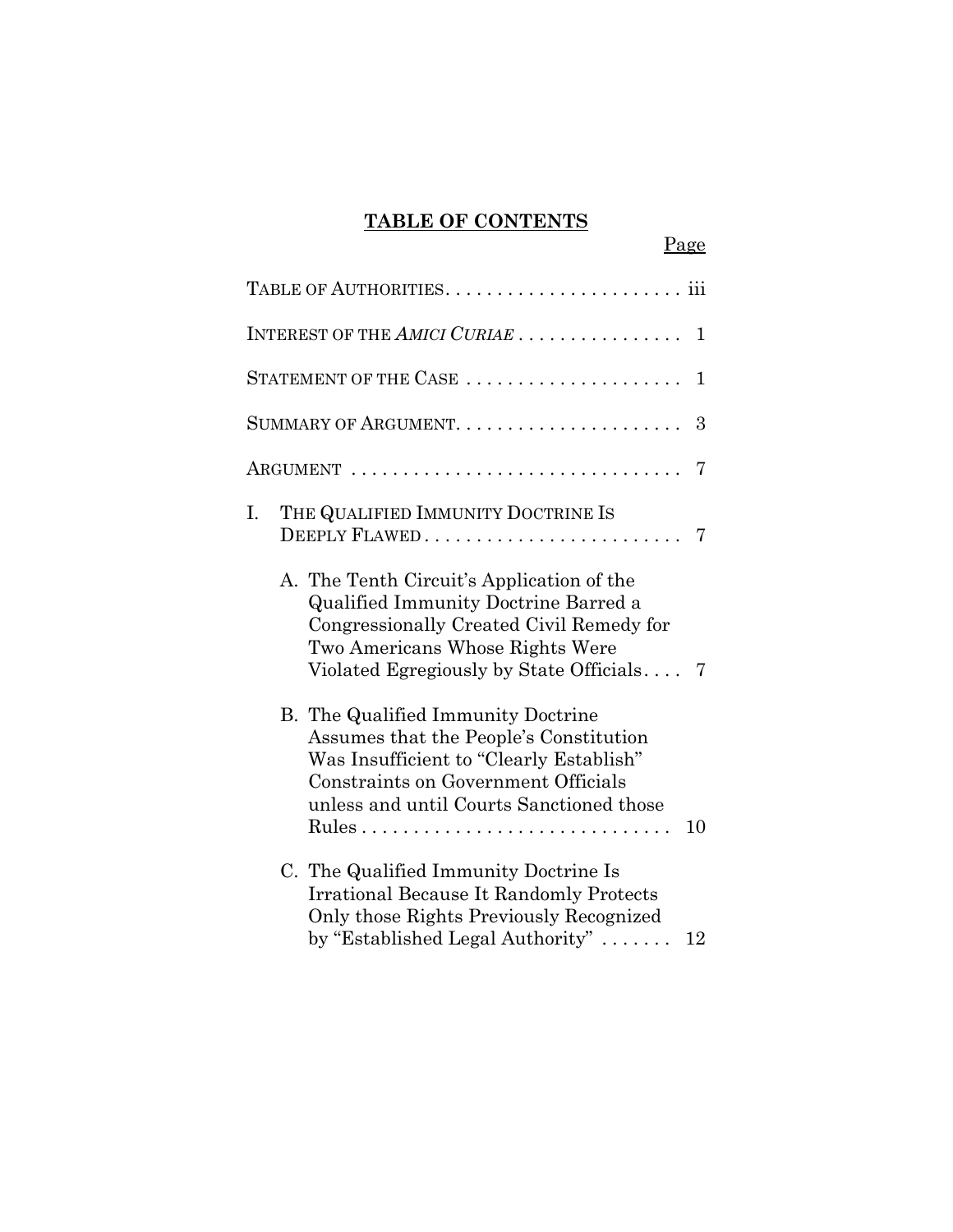|  | D. The Qualified Immunity Doctrine<br>Impedes the Development of Fourth<br>Amendment Case Law                                                                                                    | 13 |
|--|--------------------------------------------------------------------------------------------------------------------------------------------------------------------------------------------------|----|
|  | E. The Qualified Immunity Doctrine Is<br>Based on a Flawed Assumption about the                                                                                                                  | 14 |
|  | F. The Qualified Immunity Doctrine<br><b>Incentivizes State Actors to Perform</b><br><b>Unconstitutional Searches and Seizures</b><br>where They Do Not Believe that They<br>Can Obtain Warrants | 16 |
|  | G. The Qualified Immunity Doctrine<br>Combined with the Special Needs<br><b>Exception to the Fourth Amendment</b><br>Warrant Requirement Creates Nothing<br>but Uncertainty                      | 18 |
|  | II. THE QUALIFIED IMMUNITY DOCTRINE<br>BETRAYS THE RULE OF LAW                                                                                                                                   | 18 |
|  | III. THE DOCTRINE OF QUALIFIED IMMUNITY<br>PROVIDES A DISINCENTIVE FOR GOVERNMENT<br>OFFICIALS TO RESPECT THE CONSTITUTIONAL                                                                     | 23 |
|  | $CONCLUSION \ldots \ldots \ldots \ldots \ldots \ldots \ldots \ldots \ldots$                                                                                                                      | 26 |

ii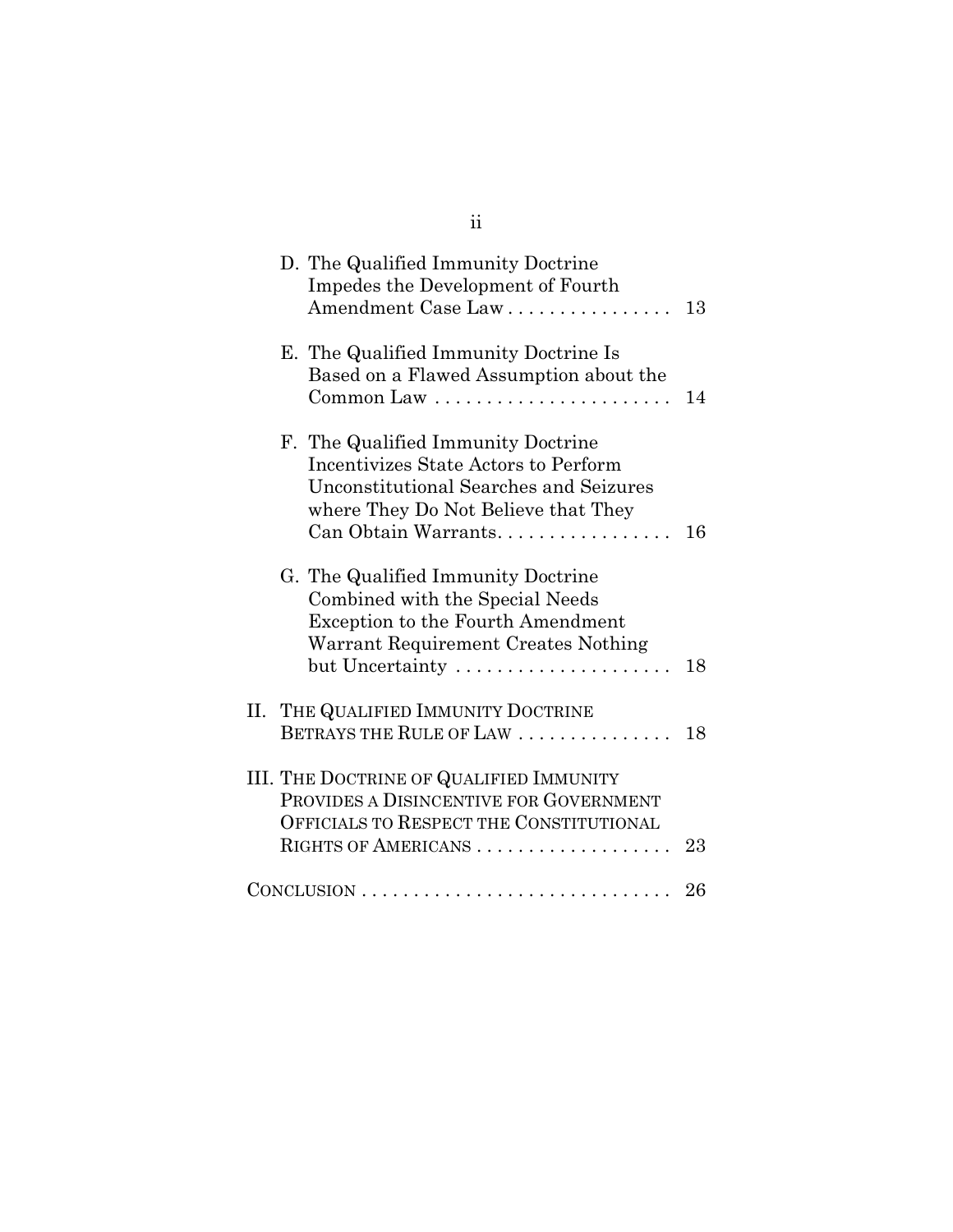## **TABLE OF AUTHORITIES**

| Page                                                                                                     |
|----------------------------------------------------------------------------------------------------------|
| CONSTITUTION                                                                                             |
|                                                                                                          |
| <u>STATUTES</u>                                                                                          |
| $42 \text{ U.S.C.} \S 1983 \ldots \ldots \ldots \ldots \ldots \ldots \ldots \ldots \ldots \ldots \ldots$ |
| CASES                                                                                                    |
| <u>District of Columbia</u> v. <u>Wesby</u> , 138 S.Ct. 577                                              |
| 9                                                                                                        |
| Entick v. Carrington, 19 Howell's State Trials                                                           |
| 15                                                                                                       |
| Harris v. Roderick, 126 F.3d 1189 (9th Cir.                                                              |
|                                                                                                          |
| <u>Kisela</u> v. <u>Hughes</u> , 138 S. Ct. 1148                                                         |
|                                                                                                          |
| <u>Marbury</u> v. <u>Madison,</u> 5 U.S. 137                                                             |
|                                                                                                          |
| Northern Securities Co. v. United States, 193                                                            |
|                                                                                                          |
| Pearson v. Callahan, 555 U.S. 223 (2009)  13                                                             |
| Pierson v. Ray, 386 U.S. 547 (1967)  14, 15                                                              |
| The Wilkes Cases, 19 Howell's State Trials                                                               |
|                                                                                                          |
| Zadeh v. Robinson, 902 F.3d 483 (2018)  13, 14                                                           |
| <u>Ziglar</u> v. <u>Abbasi</u> , 137 S. Ct. 1843 (2017)  21                                              |
|                                                                                                          |

## **MISCELLANEOUS**

William Baude, "Is Qualified Immunity Unlawful?," 106 CALIF. L. REV. 45 (2018) . 22, 24 Evan Bernick, "It's Time to Limit Qualified Immunity, Georgetown Law (Sept. 17, 2018). 15

iii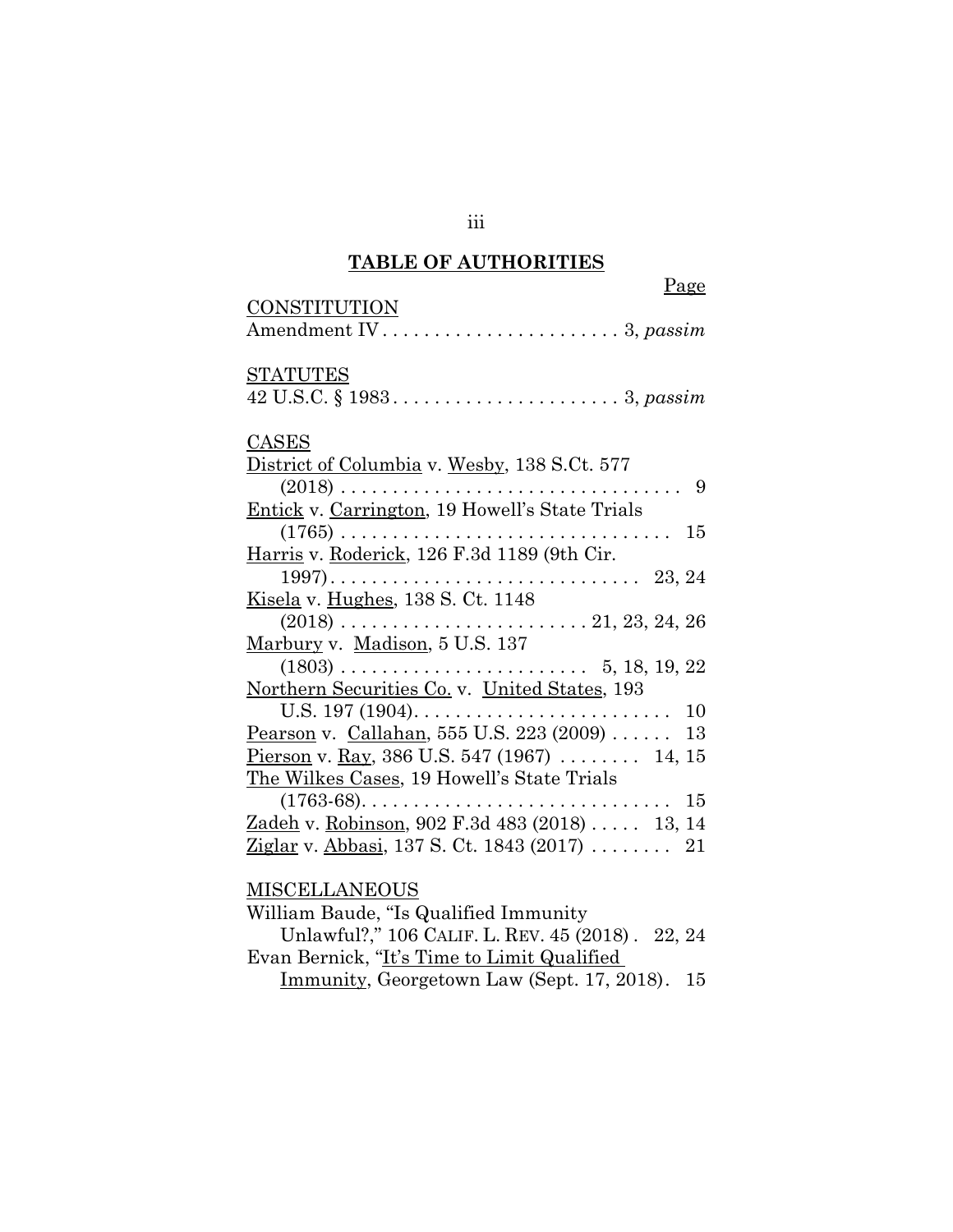| William Blackstone, 3 Commentaries on the                            |
|----------------------------------------------------------------------|
|                                                                      |
| C. Campbell, "Anne Arundel police say officers"                      |
| fatally shot armed man while serving                                 |
| protective order to remove guns," The                                |
| <i>Baltimore Sun</i> (Nov. 5, 2018) $\ldots \ldots \ldots \ldots$ 25 |
| William J. Cuddihy, The Fourth Amendment:                            |
| Origins and Original Meaning (Oxford                                 |
| 15, 16                                                               |
| Declaration and Resolves of the First                                |
| Continental Congress, reprinted in Sources                           |
| of Our Liberties (R. Perry & J. Cooper, eds.,                        |
| Rev. ed., ABA Found.: 1978)  20                                      |
| Hans Linde, "Without 'Due Process," 49 OR. L.                        |
| REV. 125 (Feb. 1970) $\ldots \ldots \ldots \ldots \ldots 20, 21$     |
| John Lott & C. Moody, "Do Red Flag Laws Save                         |
| Lives or Reduce Crime?" (Dec. 28, 2018) $\ldots$ 25                  |
| Magna Carta, reprinted in Sources                                    |
|                                                                      |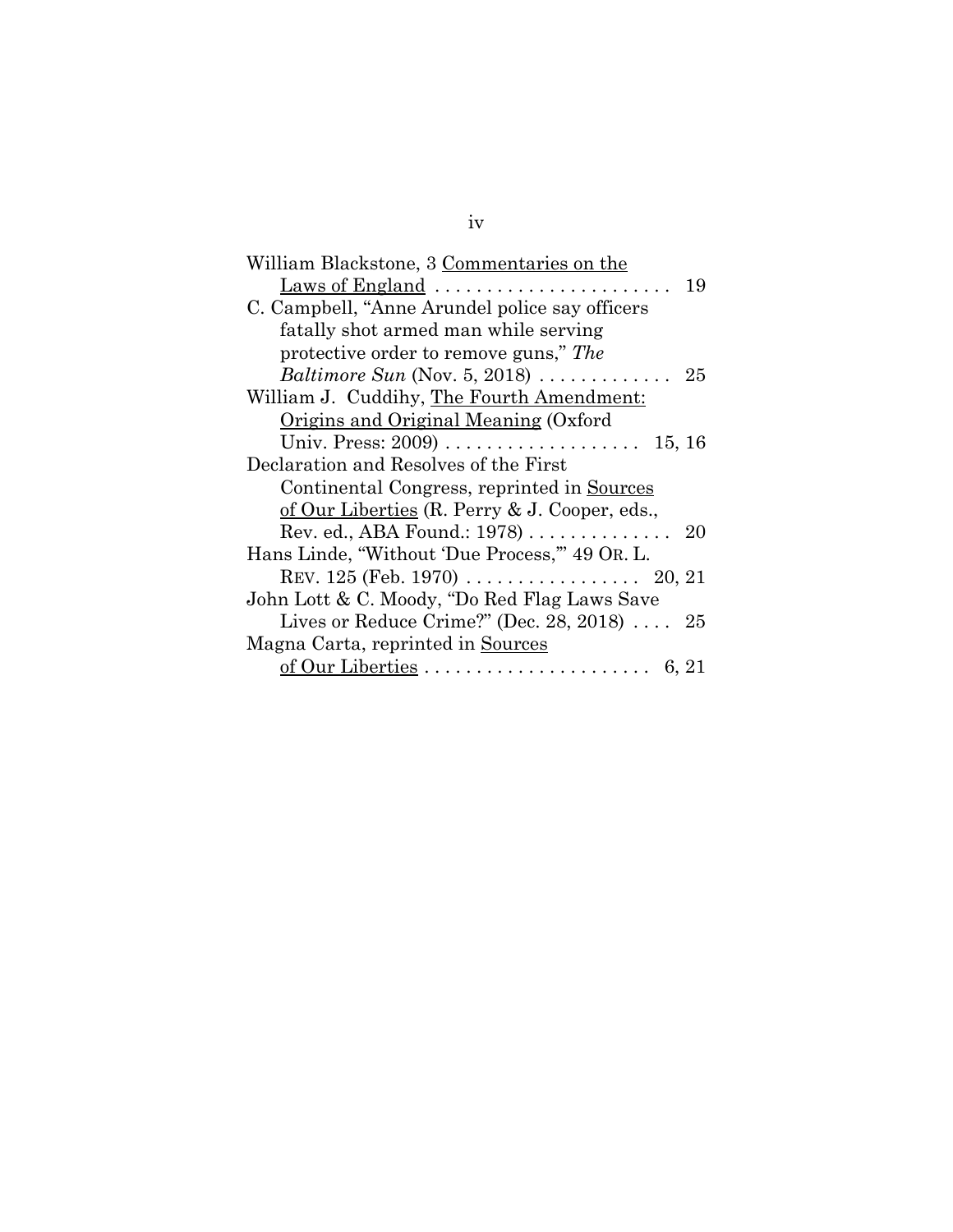#### **INTEREST OF THE** *AMICI CURIAE*<sup>1</sup>

Gun Owners Foundation, Downsize DC Foundation, The Heller Foundation, Conservative Legal Defense and Education Fund, and Fitzgerald Griffin Foundation are nonprofit educational, legal, and religious organizations, exempt from federal income tax under Internal Revenue Code ("IRC") section 501(c)(3). Gun Owners of America, Inc., Public Advocate of the United States, and DownsizeDC.org are nonprofit social welfare organizations, exempt from federal income tax under IRC section 501(c)(4). Restoring Liberty Action Committee is an educational organization.

*Amici* organizations were established, *inter alia*, for the purpose of participating in the public policy process, including conducting research, and informing and educating the public on the proper construction of state and federal constitutions, as well as statutes related to the rights of citizens, and questions related to human and civil rights secured by law.

#### **STATEMENT OF THE CASE**

Petitioners are a minor child (I.B.) and her mother (Jane Doe) who brought suit against an El Paso (Colorado) County Department of Human Services

<sup>&</sup>lt;sup>1</sup> It is hereby certified that counsel for the parties have consented to the filing of this brief; that counsel of record for all parties received notice of the intention to file this brief at least 10 days prior to the filing of it; that no counsel for a party authored this brief in whole or in part; and that no person other than these *amici curiae*, their members, or their counsel made a monetary contribution to its preparation or submission.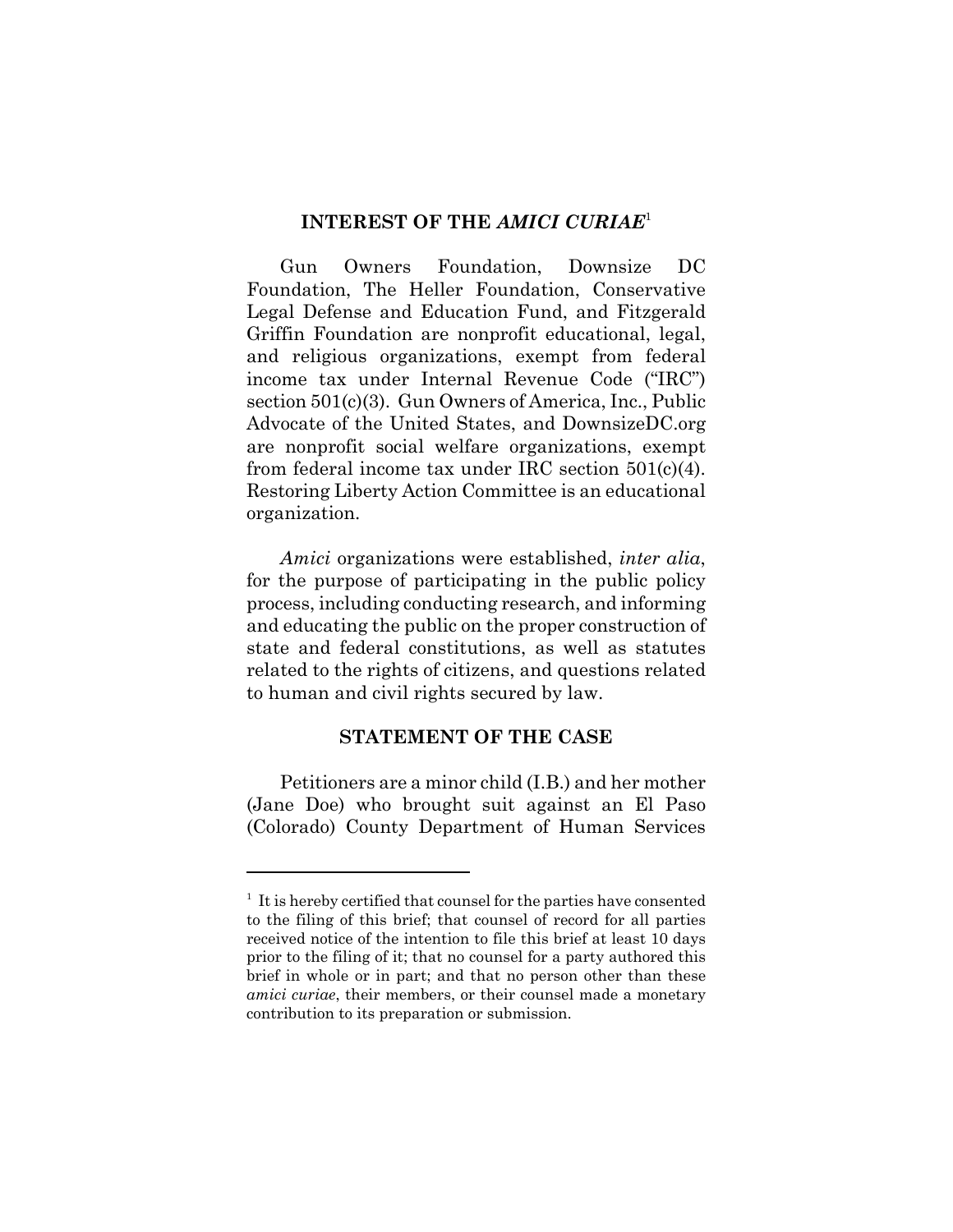("DHS") caseworker, April Woodard, for a warrantless and egregious violation of the then four-year-old girl's body. That violation included taking the girl from her Head Start class at a public (government) school in Colorado Springs, undressing the girl against her will (and without her mother's consent), visually examining the child's body, and photographing her private areas using a cell phone. *See* Doe v. Woodard, 912 F.3d 1278, 1285-86 (10<sup>th</sup> Cir. 2019).

The offense was not the action of one misguided individual making a split second decision in the field. Rather, social worker Woodard was sent to the government school to investigate a tip, and then instructed by her DHS superior Christina Newbill to perform the strip search. Moreover, the undressing and photographing appear to have been routinely performed on minor children pursuant to what defendants described as an "'unwritten, but wellestablished county-wide policy or custom'" which did not require obtaining "'parental consent or a court order.'" *Id*. at 1286.

The strip search performed was based solely on a tip from an "anonymous source," and carried out even though the Doe family had been the object of previously fraudulent reports of child abuse. The same DHS already had conducted "half a dozen" investigations in the Does' home, these tips were deemed "'false'" and "unfounded," but apparently this series of unfounded investigations gave the DHS no pause in acting on the current anonymous accusation. *Id*.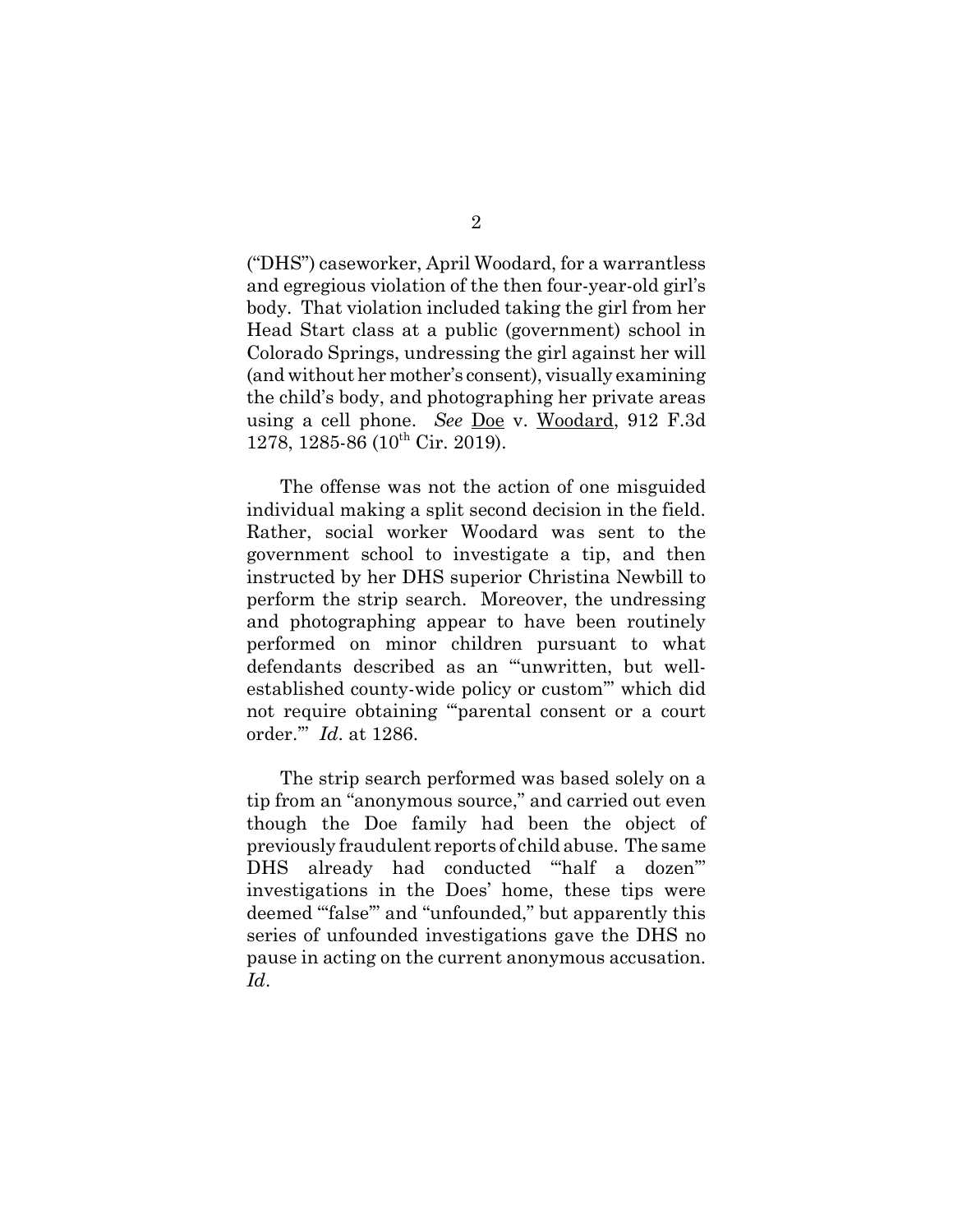When social worker Woodard visited Ms. Doe at home the following day, she failed to inform Ms. Doe that she had stripped, inspected, and photographed her daughter. Ms. Doe, by contrast, cooperated fully. The case was closed, once more, "as unfounded." *Id*.

Afterward, the minor child told her mother that she would refuse to see social worker Woodard again because "'I don't like it when she takes all my clothes off.'" *Id*. When Ms. Doe confronted social worker Woodard about the strip search, social worker Woodard first lied, denying that it had occurred. Thereafter she admitted her actions, advising Ms. Doe that "a child abuse accusation and investigation takes priority over the mother's parental rights." *Id*.

Petitioners filed suit under 42 U.S.C. § 1983, alleging, *inter alia*, violation of the minor child's Fourth Amendment rights. The governmental defendants moved to dismiss based on, *inter alia*, qualified immunity, and the district court dismissed the action on the basis of that doctrine. *Id*. at 1287. The Tenth Circuit affirmed. *Id*. at 1285.

#### **SUMMARY OF ARGUMENT**

A Republic with a written constitution that limits government powers and enumerates rights of the People must have effective methods to ensure that government officials abide by those limitations and rights. One line of defense is the character and common sense of the officials, who make a solemn pledge to abide by the constitution and laws of the nation as a condition of entering government service.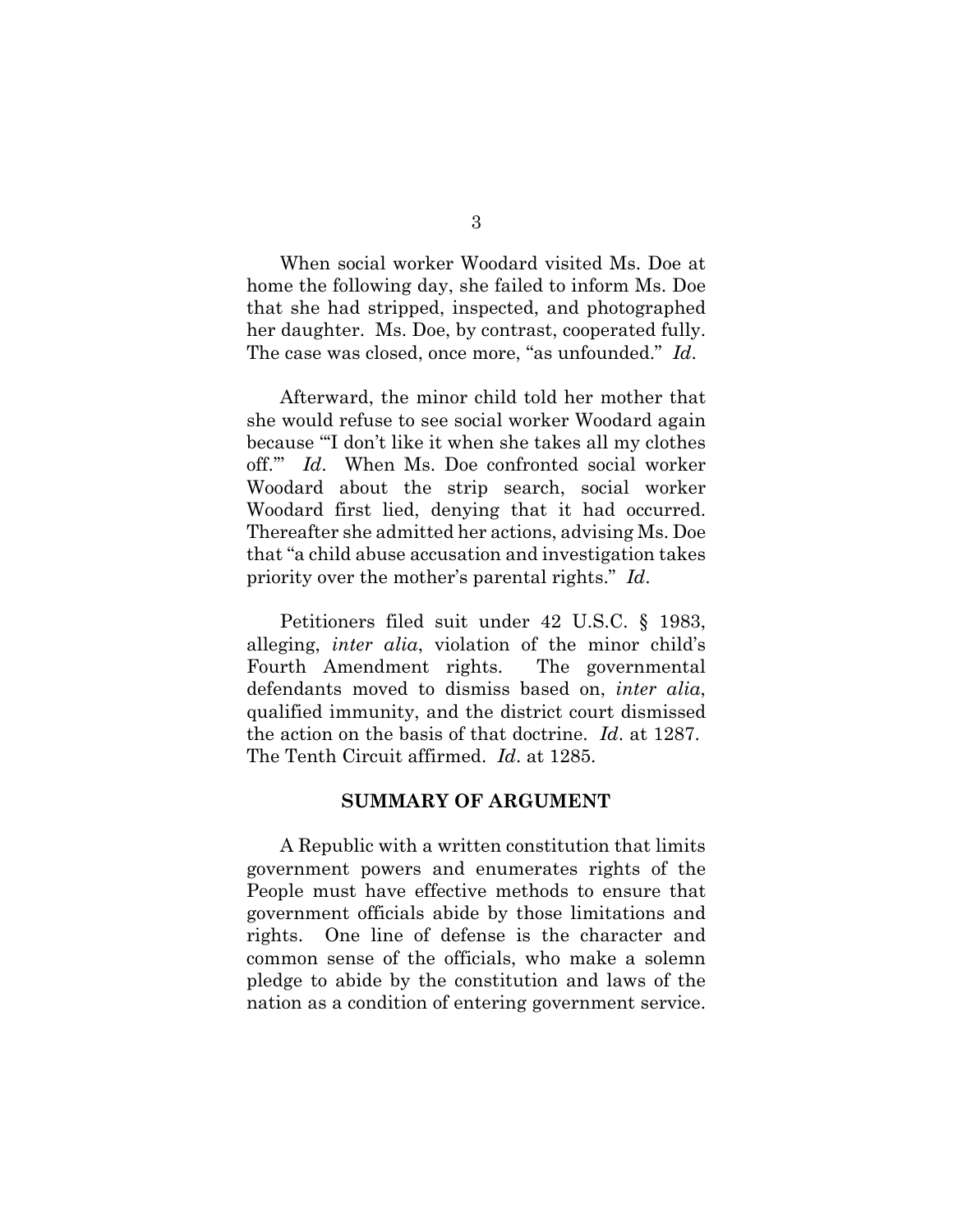However, the People need meaningful tools to check the lawless exercise of power of elected officials, appointed officials, and even low-level government bureaucrats, as in this case. The ability of Americans to bring a suit under 42 U.S.C. § 1983 is an effective way that Congress has provided to penalize government officials who act lawlessly, disrespecting the People. Unfortunately, over time, the federal judiciary has undermined the effectiveness of this statutory remedy with its doctrine of qualified immunity.

In this case, a bureaucrat did great harm to a defenseless four-year-old girl, robbing her of her natural modesty by seizing her from her Head Start class, forcibly removing her clothes to visually inspect her unclothed body, and compounding the offense by taking photographs — all based on an anonymous tip. The effects of such trauma can last a lifetime, and no social worker, even if authorized by her superior, and even if pursuant to a long-established policy, should have such a power. Moreover, the record reflects many reasons why a judge would not have issued a warrant for a bureaucrat to take these liberties with a little girl, which was just one of repeated indignities inflicted on Petitioner's family in a vain effort by DHS employees to find child abuse. Now that the social worker has injured the child, the Tenth Circuit has stepped in to retroactively validate the social worker's actions by cloaking her with complete immunity because it was able to distinguish on the facts prior abuses of children, and could find no "clearly established law." Such a ruling not only deprives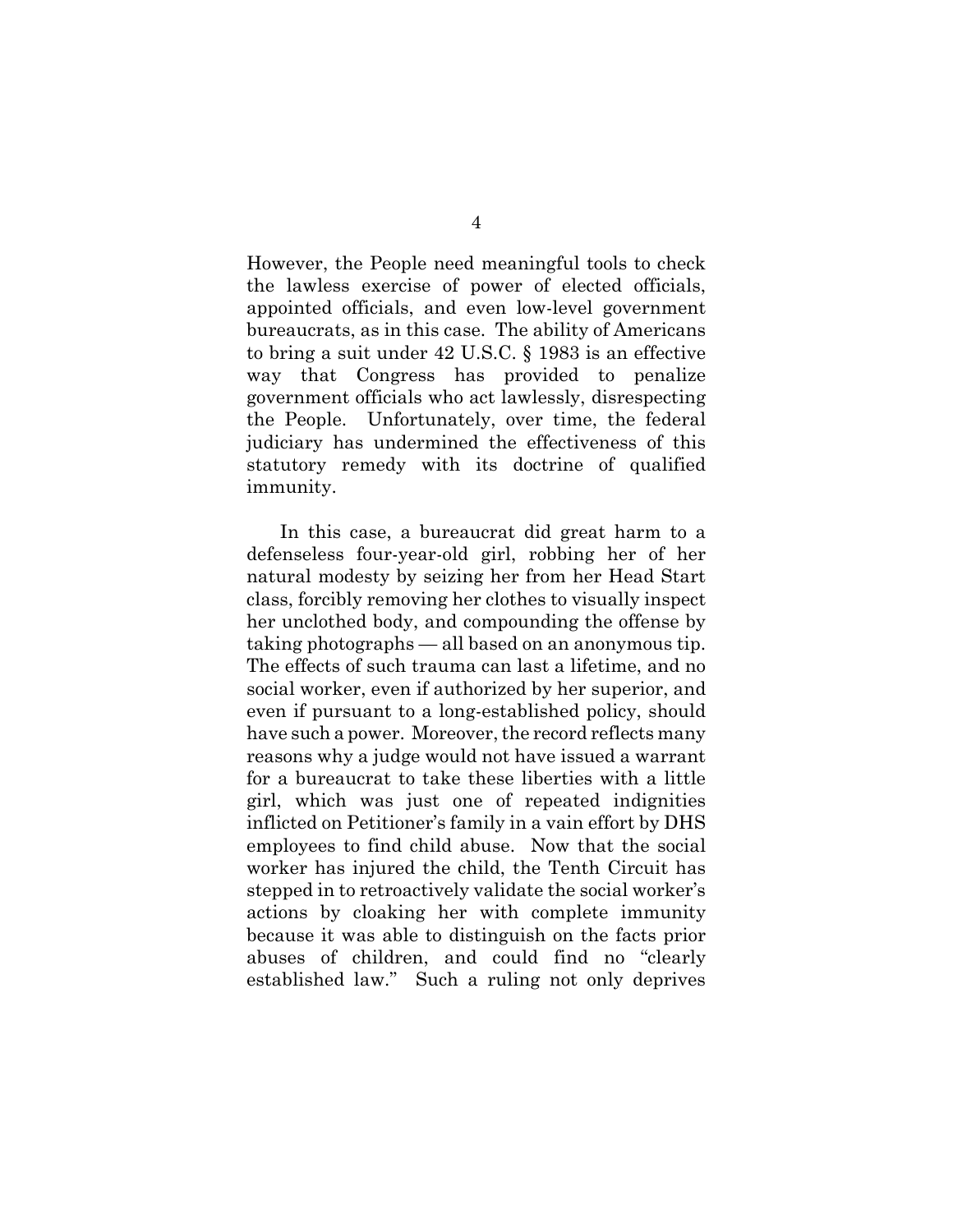Petitioners of a remedy, it also places other children in jeopardy of future victimizations.

This case demonstrates the deeply flawed, judicially created doctrine of qualified immunity. That doctrine is built on a legal house of cards. Applied here, it assumes that the Fourth Amendment places no limit on an assault unless a court has previously ruled that it so applies. That dangerous doctrine can be seen to actually place federal courts over the Constitution (and statutes) of the land. The doctrine allows a remedy for some Fourth Amendment violations, while shielding others, based on the purely random happenstance as to whether a similar prior offense had occurred that was ruled on by this Court or the relevant Circuit Court. The doctrine is based on a demonstrably false belief that governmental workers had such immunity at common law, when it is known that officials involved in unlawful searches and seizures faced the risk of suit for trespass and false imprisonment. The doctrine assumes that government workers have perfect knowledge of thousands of court decisions, but could have no common sense understanding of the 24 words used by the Framers to identify the protection provided by the Fourth Amendment.

Ours is a government of laws, not of men. So proclaimed the great Chief Justice John Marshall in his acclaimed opinion in Marbury v. Madison. But, the Chief Justice warned, the United States would cease to deserve this accolade "if the laws furnish no remedy for the violation of a vested right." Marshall's opinion did not begin with him in 1803, but is deeply rooted in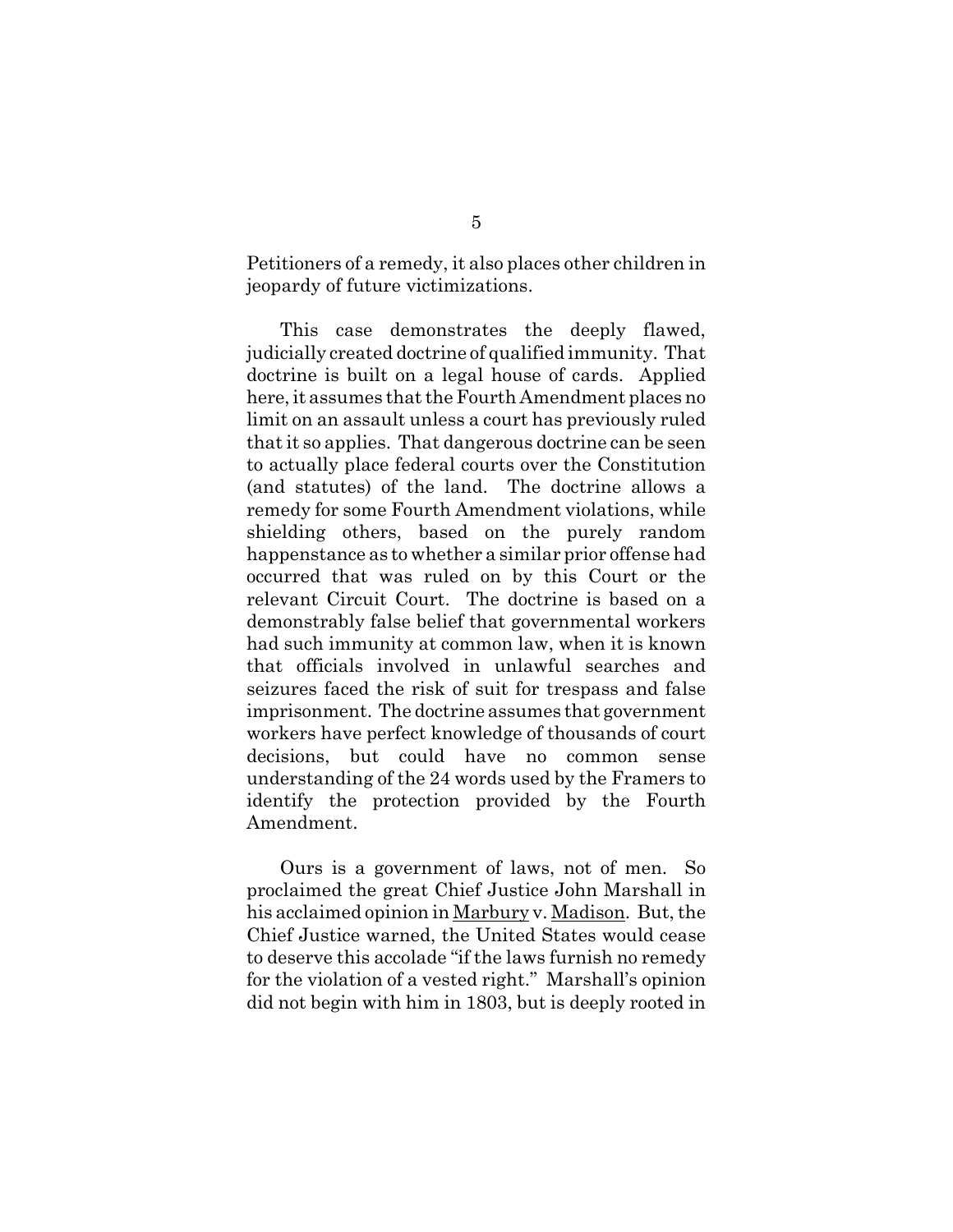the English common law, Sir William Blackstone having certified it in his Commentaries. As one of those sacred rights of Englishmen, the English colonists of North America claimed the remedial right as their own, tracing it back to Section 40 of the 1215 Magna Carta promise: "No one will we sell, to no one will we deny, or delay right or justice."

How does the modern Supreme Court's denial of a remedy to those injured by government officials who enjoy immunity for "good faith" violations of Section 1983 measure up? Not well at all according to the critics both on and off this Court. What is the solution for this failure? These *amici* urge this Court to reconsider its qualified immunity doctrine and return to the founding-era common law rule of strict liability for violations of § 1983. Anything less would betray the nation's solemn claim that it remains a government of laws, not of men.

The qualified immunity doctrine thwarts any remedy against not only Fourth Amendment violations, but also violations of other rights guaranteed by the Constitution, including the Second Amendment. Recently there has been a growth of "red flag laws," which allow a person's gun to be confiscated by a simple, *ex parte* petition of someone else who may or may not have that person's best interests in mind. Red flag laws combined with the doctrine of qualified immunity creates open season for law-abiding gun owners. These laws have already resulted in one death, with no measurable benefit.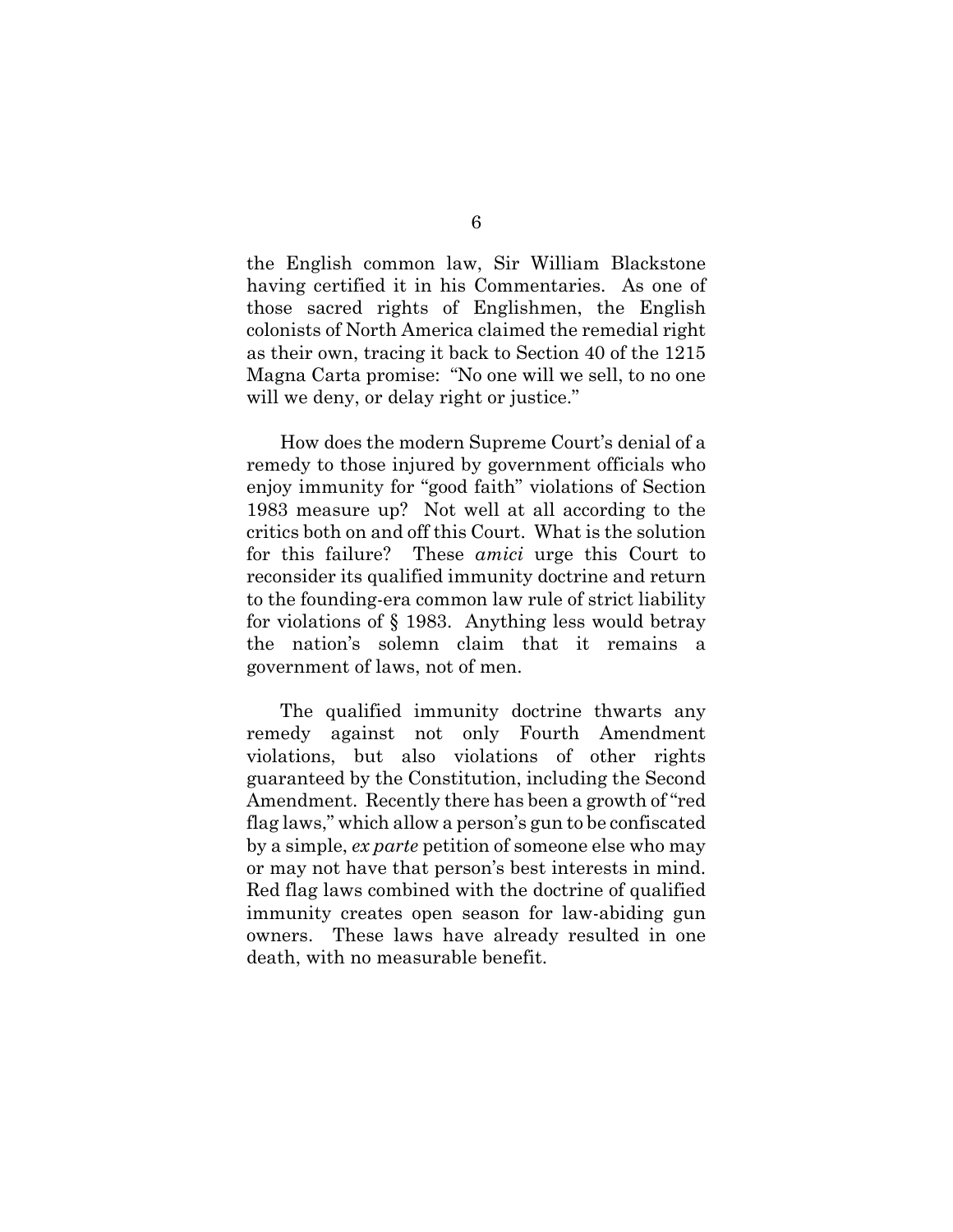#### **ARGUMENT**

## **I. THE QUALIFIED IMMUNITY DOCTRINE IS DEEPLY FLAWED.**

## **A. The Tenth Circuit's Application of the Qualified Immunity Doctrine Barred a Congressionally Created Civil Remedy for Two Americans Whose Rights Were Violated Egregiously by State Officials.**

The action below, for violation of Fourth Amendment rights, was brought under § 1983, which provides:

Every person who, under color of any statute, ordinance, regulation, custom, or usage, of any State or Territory or the District of Columbia, subjects, or causes to be subjected, any citizen of the United States or other person within the jurisdiction thereof to the **deprivation of any rights, privileges, or immunities secured by the Constitution and laws**, shall be liable to the party injured in an action at law, suit in equity, or other proper proceeding for redress.... [42 U.S.C. § 1983 (emphasis added).]

There is no qualified immunity provided for in § 1983 or in any other federal statute, and it is purely a judicially created doctrine which overrides an effort to obtain redress for the deprivation of a constitutional or statutory right. Based on excerpts from earlier cases,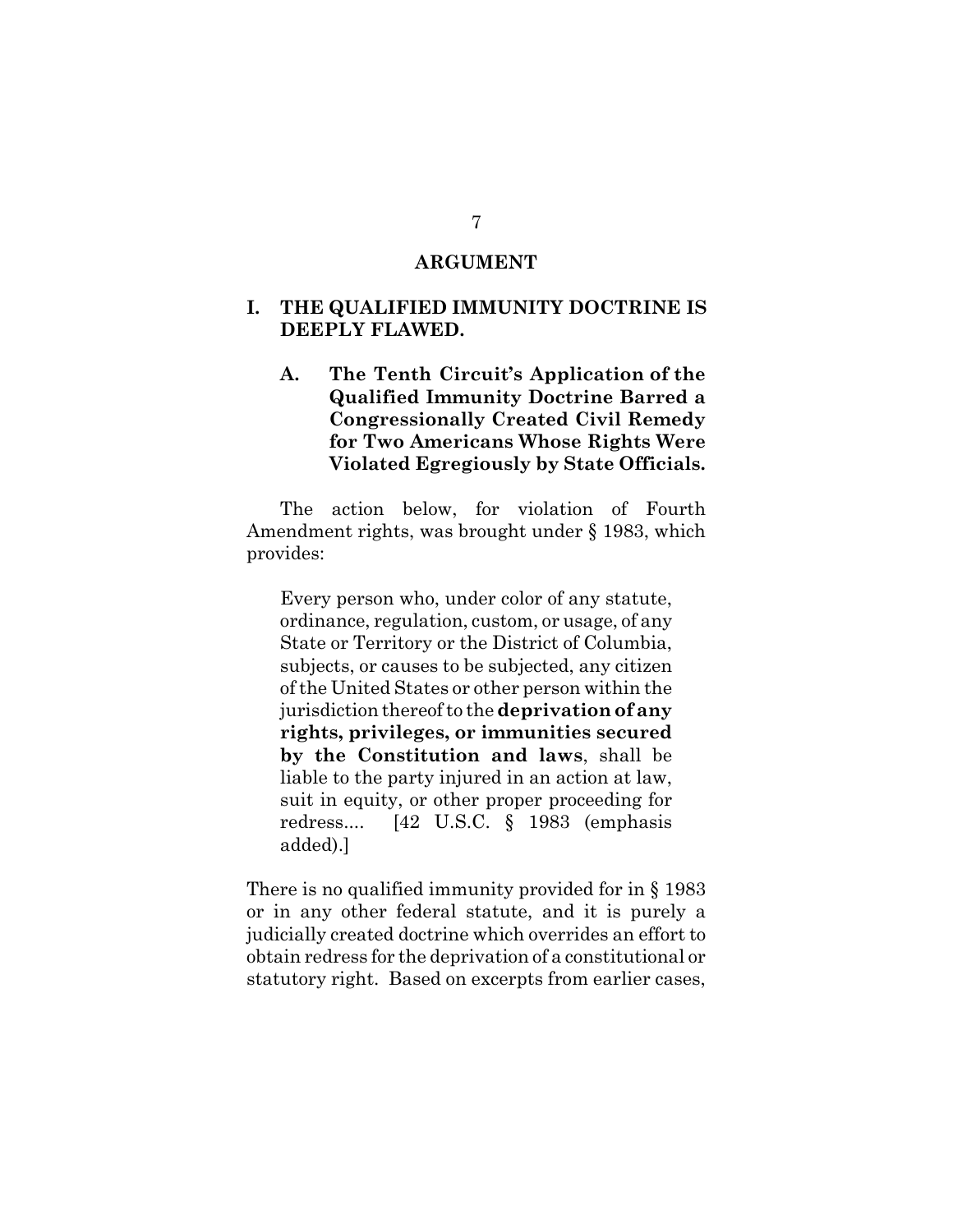the Tenth Circuit variously described the doctrine as follows (citations omitted):

- "shields public officials from damages actions unless their conduct was unreasonable in light of clearly established law" (Doe at 1289);
- "[Q]ualified immunity ... protects 'all but the plainly incompetent or those who knowingly violate the law," (*id.*);
- "A constitutional right is clearly established if it is 'sufficiently clear that every<sup>2</sup> reasonable official would have understood that what he is doing violates that right,'" (*id*.);
- "The plaintiff must show there is a 'Supreme Court or Tenth Circuit decision on point, or the clearly established weight of authority from other courts must have found the law to be as the plaintiff maintains,'" (*id*.);
- "existing precedent must have placed the statutory or constitutional question beyond debate' for a right to be clearly established," (*id*.);
- "There 'need not be a case precisely on point' ... [b]ut ... 'clearly established law should not be

<sup>&</sup>lt;sup>2</sup> Note the use of the term "every" rather than "the average" or "the well-informed" state worker. This test establishes a virtually unreachable standard. It is difficult to believe that there is any legal principle which is clearly known to "every" social worker.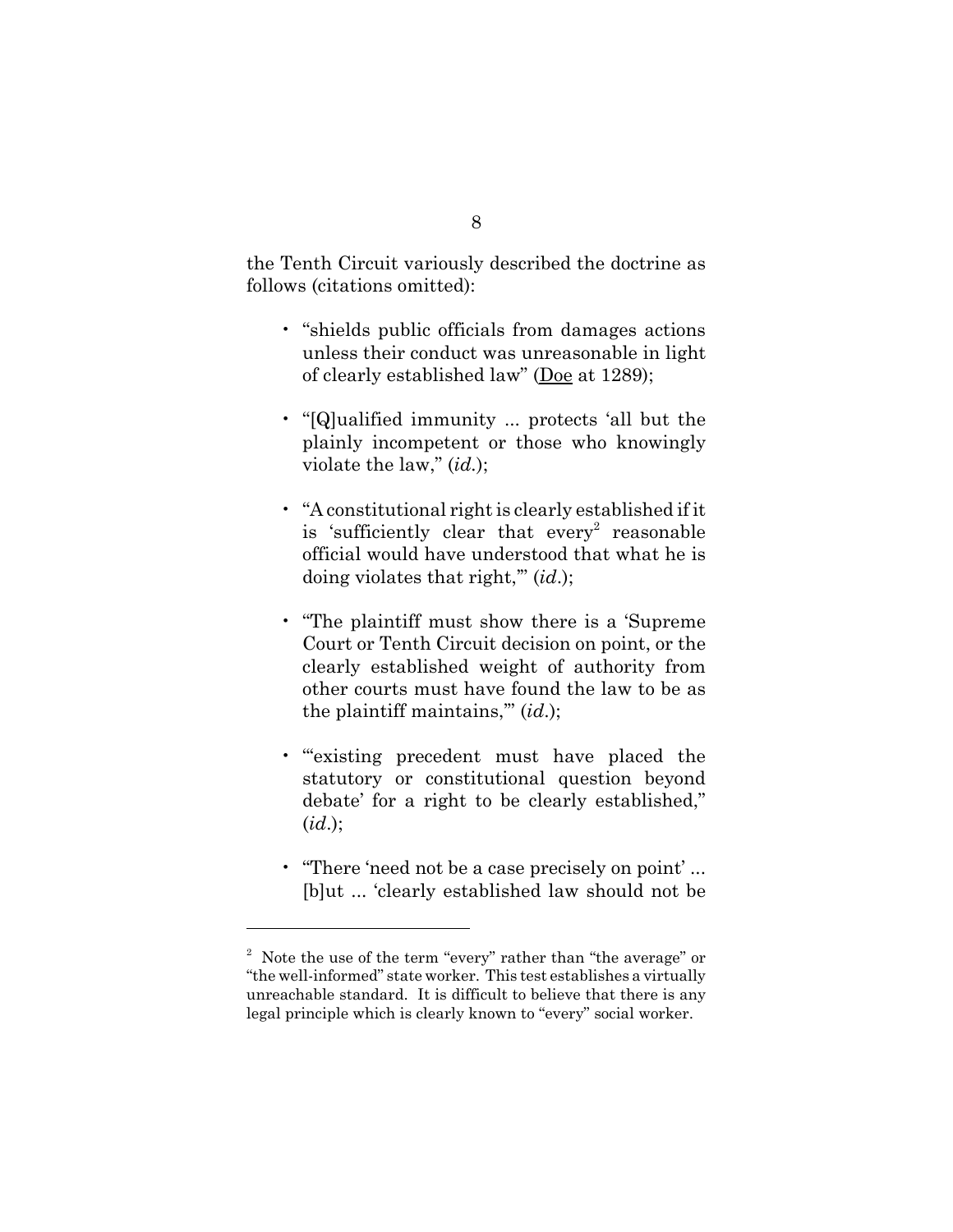defined at a high level of generality... [but] a high degree of specificity,'" (*id*.); and

• "[T]he salient question ... is whether the state of the law ... gave [the defendants] fair warning that their alleged treatment of [the plaintiffs] was unconstitutional" (*id*.).

Thus, the Tenth Circuit operated on its understanding that the judicially created qualified immunity doctrine granted state government agents total and complete immunity from a § 1983 action based on the deprivation of right when: neither the U.S. Supreme Court nor the Tenth Circuit had previously decided a case which was factually nearly identical to the violation alleged (and there was not virtual unanimity in identical cases arising in other circuits), thereby demonstrating that there was no "clearly established law" which state officials were required to follow.

The Tenth Circuit does acknowledge a line of cases where there could be "the rare alleged violation of minimal Fourth Amendment standards that is so 'obvious' that a factually similar case is unnecessary for the clearly established law standard." Doe at 1299. However, the Tenth Circuit concluded — remarkably — that "this argument fails" because "[t]his is not an obvious case where a body of relevant case law is not needed." *Id*. (citing District of Columbia v. Wesby, 138 S.Ct. 577, 591 (2018)).

 When the Tenth Circuit, believing that it was following this Court's qualified immunity precedents,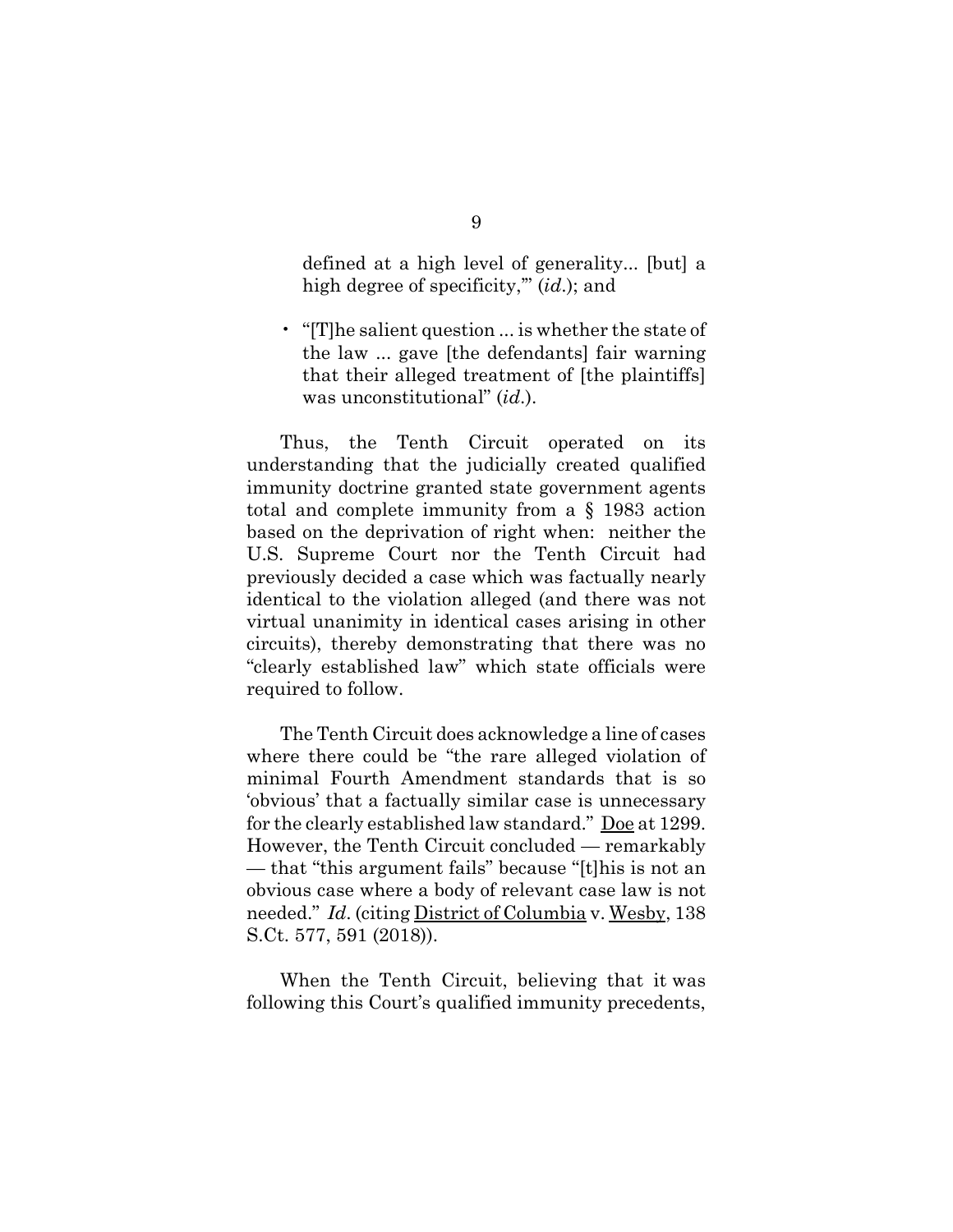took the position that petitioner I.B. and her mother Jane Doe had no right to bring an action under 42 U.S.C. § 1983 because it was not "clearly established law," these persons were rendered powerless to defend themselves against lawless government actors. Such decisions lead to disrespect not just of the judiciary, but of the government, incrementally breaking the bonds that hold together the nation. It has long been observed that "hard cases make bad law." Justice Oliver Wendell Holmes once opined that "[g]reat cases like hard cases make bad law." Northern Securities Co. v. United States, 193 U.S. 197, 400 (1904). In this case, a hard case has revealed bad law, and hopefully a hard case will result in good law.

**B. The Qualified Immunity Doctrine Assumes that the People's Constitution Was Insufficient to "Clearly Establish" Constraints on Government Officials unless and until Courts Sanctioned those Rules.**

What is truly amazing about the qualified immunity doctrine as applied by the Tenth Circuit is that it assumed that the U.S. Constitution is not "clearly established law" unless the courts say that it is.

The first part of the Fourth Amendment limits the power of government by providing the assurance that:

The right of the people to be secure in their persons, houses, papers, and effects, against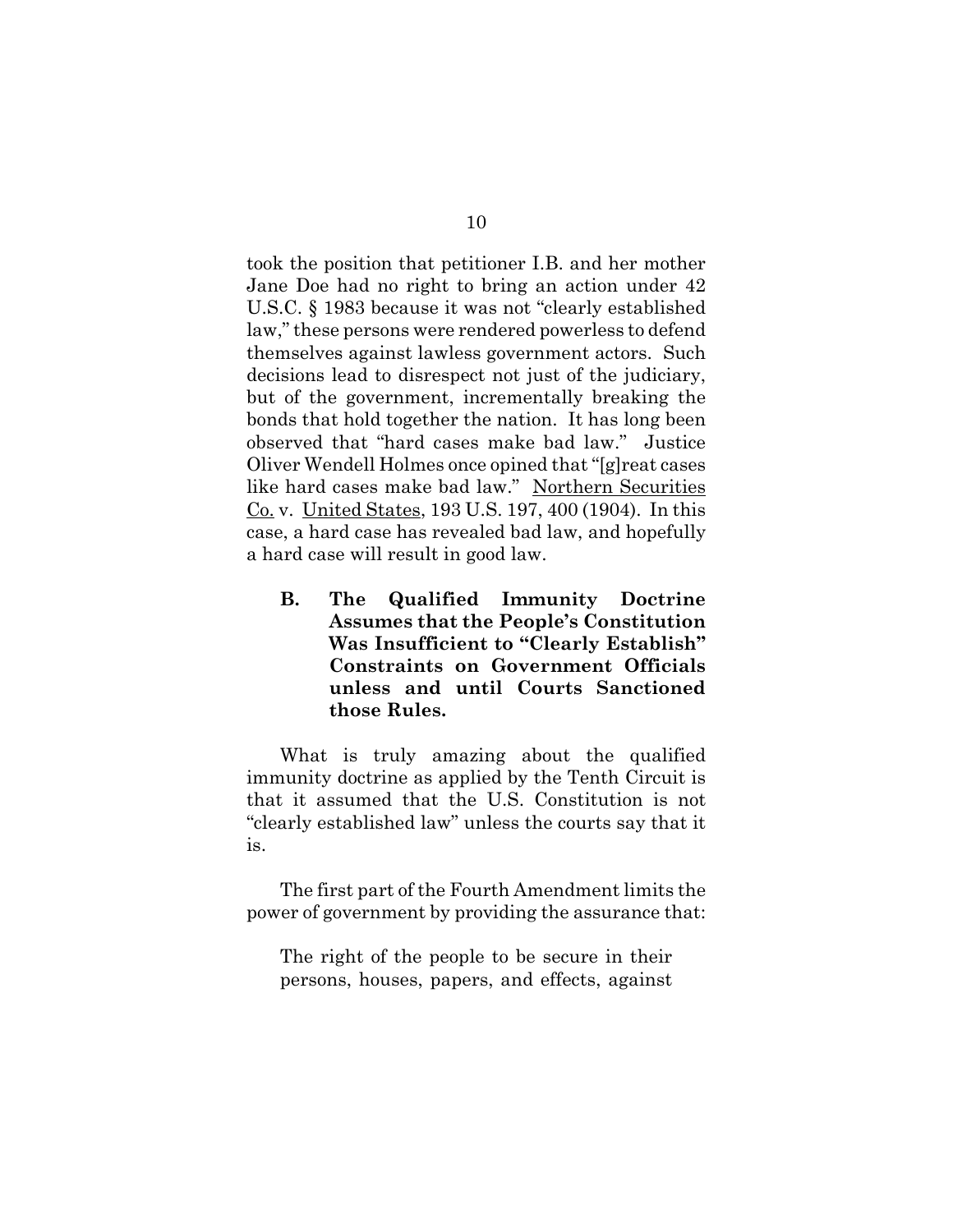unreasonable searches and seizures, shall not be violated....

This assertion of a right is clear, and stated in 24 words. By the Amendment's text, there is no question that the People have a protected property interest in their "persons." The word "unreasonable" should be understood in the context of the understanding of the Framers, and no evidence has been offered to show that strip searches of four year olds by state officials would have been tolerated by the Framers. But even in a culture that has been looted of its modesty by our ruling elites, if "reasonableness" were viewed from the standpoint of the people today, there is little doubt that if the American people were polled on the issue as to whether their children could be strip searched, examined, and photographed on cell phones by state employees, acting without probable cause or judicial warrant, that their disgust at this practice would be clear and unambiguous. Only to those who view themselves to be part of our ruling elite, whether social workers who act in derogation of God-given parental rights "in the best interests of the child," or judges, would such searches not be understood to be clearly unreasonable.

As with all limitations on the power of government and all protections of the rights of the People, the issue raised by the Fourth Amendment is how the People can be assured of protection from unconstitutional searches and seizures by government officials. Stated another way, how can the Constitution be enforced when government agents treat the Constitution as a mere "parchment barrier"? Certainly there could be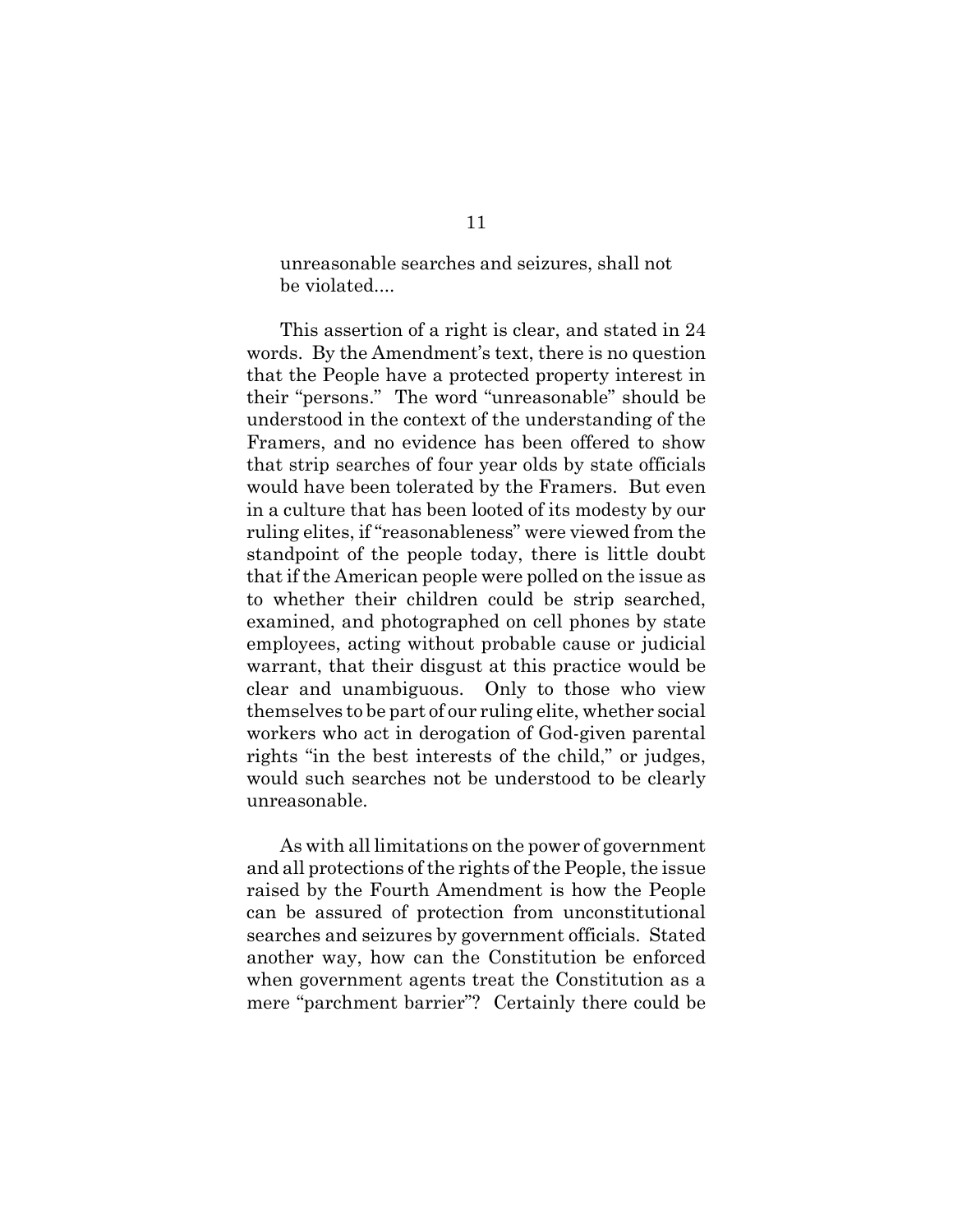possible remedies. The head of the Colorado DHS could be pressured to fire the offending worker or change the established policy. When unconstitutional searches and seizures result in prosecution of an individual, the exclusionary rule, when actually enforced, provides an individual a degree of protection against government abuse. And there could be political remedies, such as where the People vote out state officials who violate their rights, such as by defeating the Governor at the polls. But Congress saw fit to provide a civil action as a remedy which could be invoked by one aggrieved American without the need to rally a majority of his neighbors to the cause. It is not within the power of the Court to determine that statutes enacted by Congress are not "clearly established law." It certainly is not the role of the judiciary to determine that the People's Constitution is not itself "clearly established law."

**C. The Qualified Immunity Doctrine Is Irrational Because It Randomly Protects Only those Rights Previously Recognized by "Established Legal Authority."** 

Whether or not Petitioners would be afforded a remedy for the wrong committed against them was dependent on an extraneous event — whether the Supreme Court or the Tenth Circuit fortuitously having faced a virtually identical fact situation, which was judicially found to constitute an unconstitutional search or seizure. In other words, whether a right is available would be determined by litigation to which the currently aggrieved parties were not participants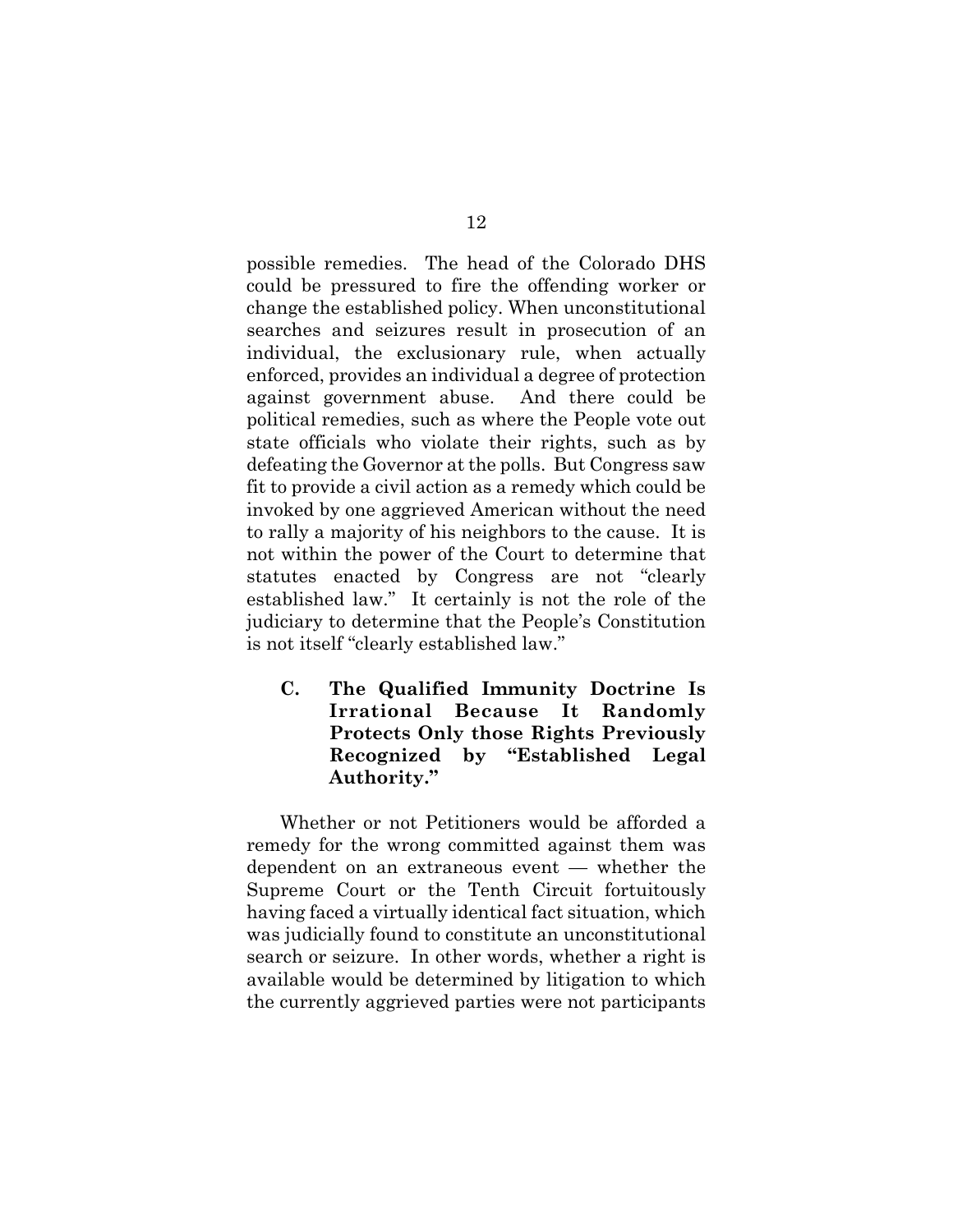and might not even have been aware. It allows a statutory remedy to be afforded in a State in one Circuit, when the qualified immunity doctrine blocks that remedy in an adjoining State. Although there are numerous circumstances where circuits rule differently, until the issues are finally resolved by this Court, this type of disparate treatment is based on happenstance, not principle. Whether relief can be obtained has a quality of chance and randomness that should not be permitted to continue.

## **D. The Qualified Immunity Doctrine Impedes the Development of Fourth Amendment Case Law.**

The Tenth Circuit cited Pearson v. Callahan, 555 U.S. 223, 236 (2009) for the proposition that "A court evaluating qualified immunity is free to 'exercise [its] sound discretion in deciding which of the two prongs of the qualified immunity analysis should be addressed first in light of the circumstances in the particular case at hand.'" Doe at 1289. Should the court initially consider the second prong — whether "'the constitutional right was clearly established at the time of the alleged violation'" — and rule against plaintiff, it would never reach the first prong — whether "'a constitutional violation occurred.'" *Id*. This allows courts to avoid clearly establishing anything. As Fifth Circuit Judge Don Willett noted in a concurring opinion:

[Courts] avoid scrutinizing the alleged offense by skipping to the simpler second prong: no factually analogous precedent. Forgoing a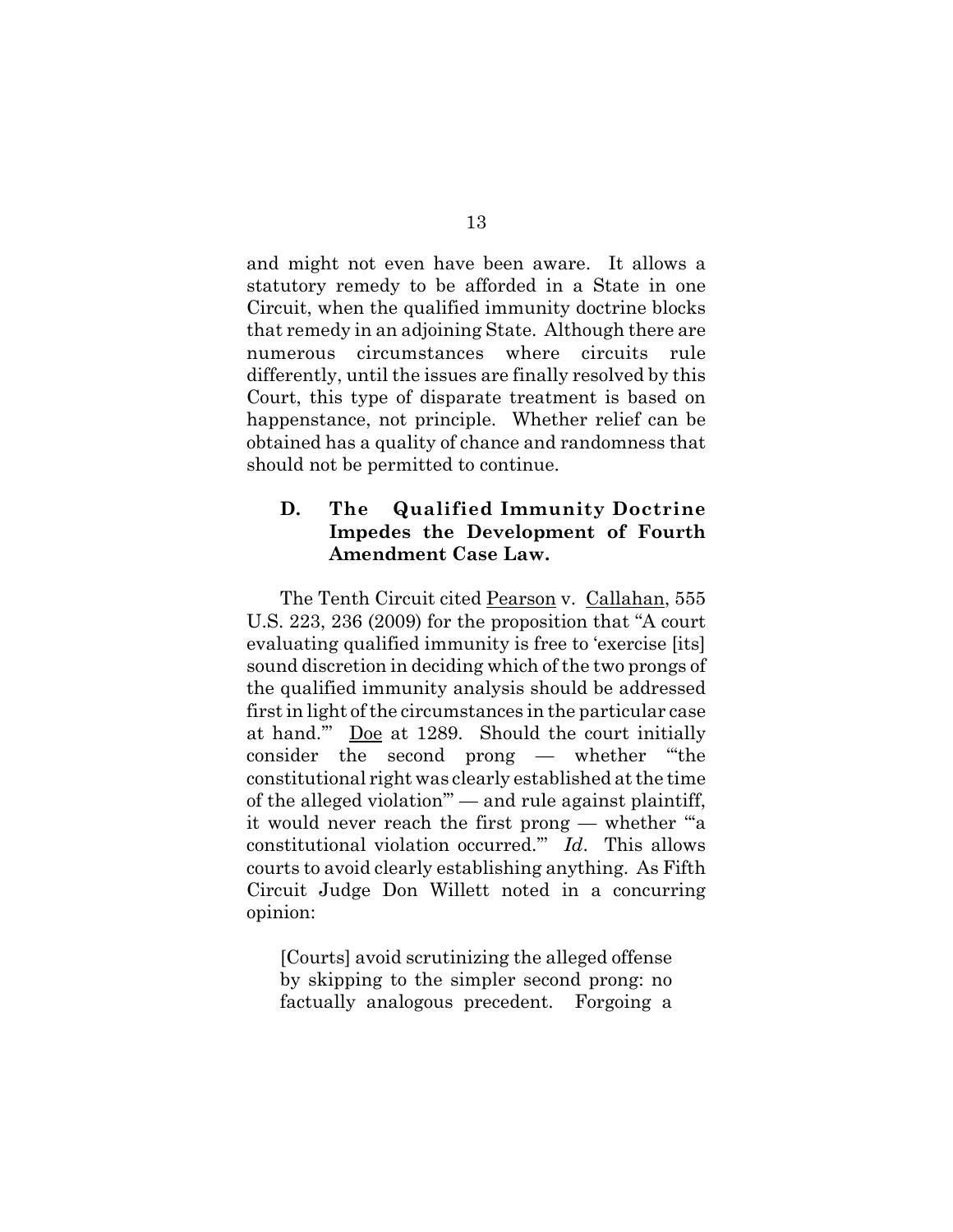knotty constitutional inquiry makes for easier sledding. But the inexorable result is "constitutional stagnation" — fewer courts establishing law at all, much less *clearly* doing so. [Zadeh v. Robinson, 902 F.3d 483, 498-99 (5th Cir. 2018) (Willett, J., concurring dubitante).]

This is exactly what happened below. The court first addressed the "clearly established" issue, and therefore skirted the need (and duty) to speak to the existence of a constitutional violation. Thus, in this case, and many others similar to it, there would never be a controlling Tenth Circuit decision on the issue of whether a warrantless strip search and photography of a young child by a social worker in fact violates the Fourth Amendment. Rather, social workers in the Tenth Circuit are signaled that they may proceed to invade the natural modesty of these children based on anonymous tips, or even less of a rationale, as it suits them.

## **E. The Qualified Immunity Doctrine Is Based on a Flawed Assumption about the Common Law.**

In Pierson v. Ray, 386 U.S. 547 (1967), the Court explained the logic it followed to conclude that qualified immunity existed at common law. First, the Court stated that "[f]ew doctrines were more solidly established at common law than the immunity of judges from liability for damages for acts committed within their judicial jurisdiction." *Id*. at 553-54. Second, the Court stated that "[t]he legislative record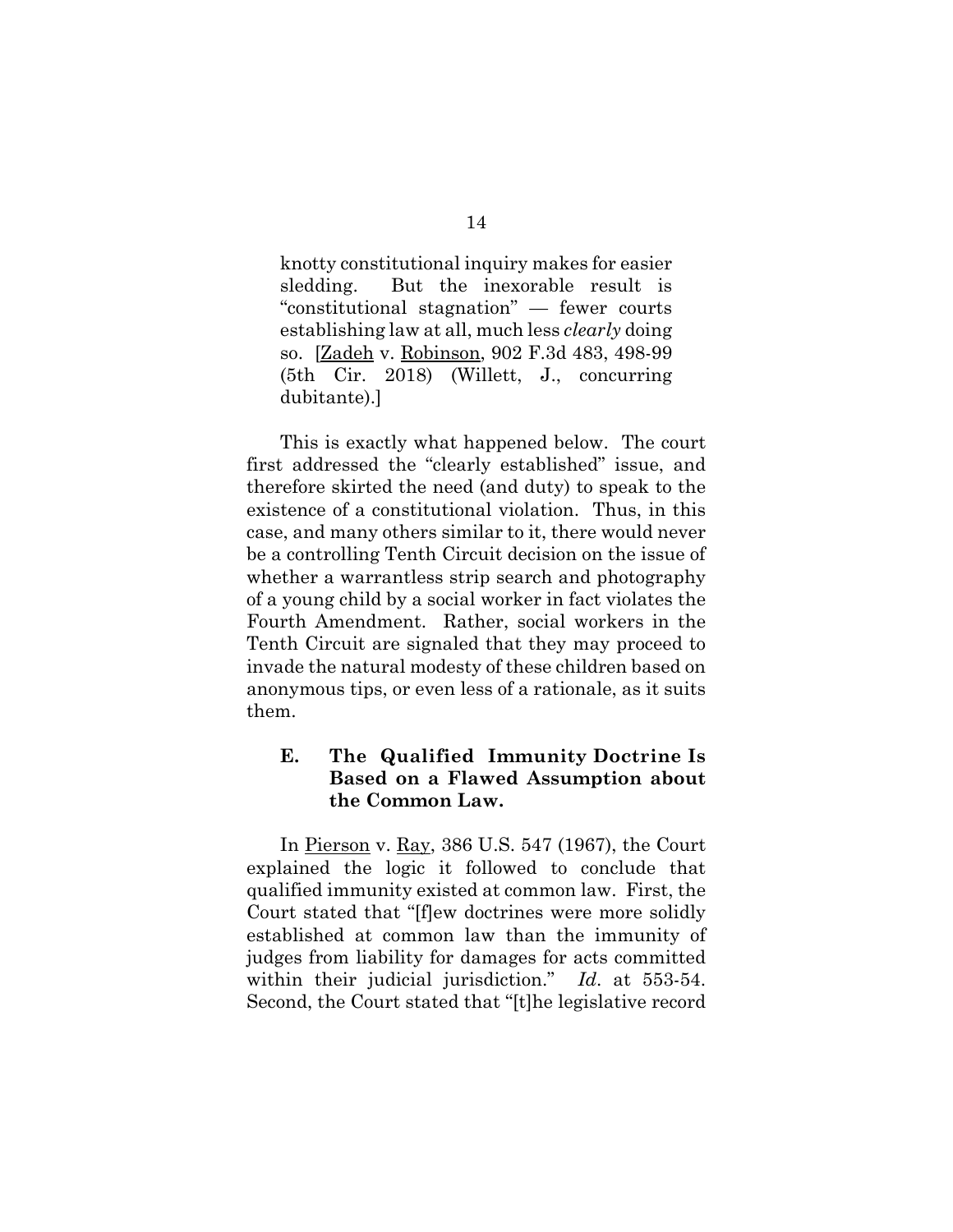gives no clear indication that Congress meant to abolish wholesale all common-law immunities" when it enacted § 1983. *Id*. at 554. Then "the Court extended qualified immunity to officials who conducted themselves in good faith, without making any effort to determine whether any officials enjoyed such immunity at common law." Evan Bernick, "It's Time to Limit Qualified Immunity, Georgetown Law (Sept. 17, 2018).

Indeed, the comprehensive history uncovered by William J. Cuddihy in The Fourth Amendment: Origins and Original Meaning 602-179 (Oxford Univ. Press: 2009) demonstrates that those who perpetrated unlawful searches and seizures were not immunized for their wrongful actions, but instead were held responsible. He explained:

For centuries before the American Revolution, Englishmen had contested searches and seizures by characterizing them in court as instances of trespass or false imprisonment. [*Id*. at 593.]

Additionally, Cuddihy explained that, after Entick v. Carrington, 19 Howell's State Trials (1765), and The Wilkes Cases, 19 Howell's State Trials (1763-68), the rule that applied was the **exact reverse** of the doctrine of qualified immunity:

Until those cases, searches and seizures constituted wrongs **only when** a statute or precedent so declared and, even then, only the instigators of those wrongs were culpable.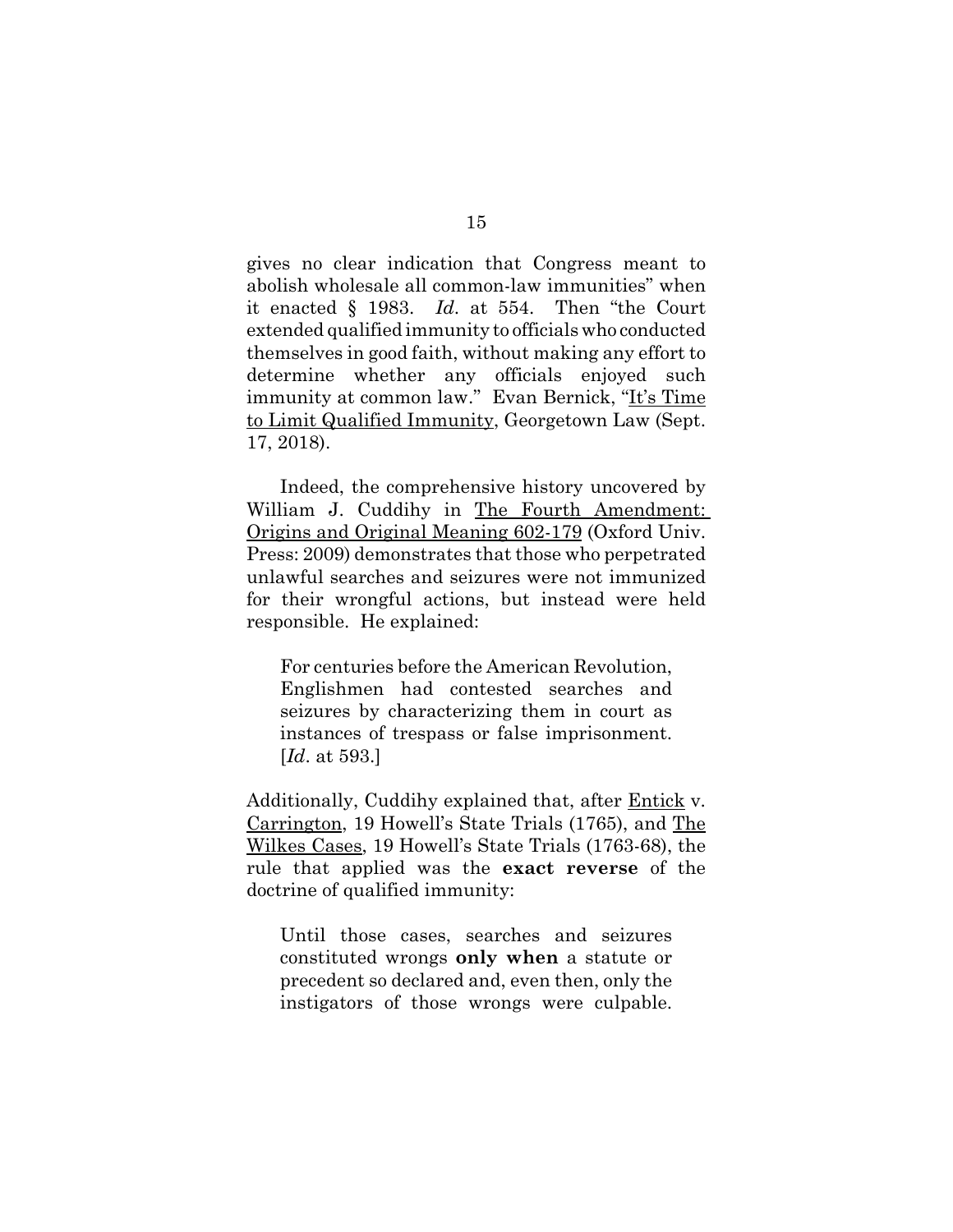After the *Wilkes Cases*, searches and seizures were wrongs **unless** a statute or precedent declared otherwise, and agents as well as instigators were culpable. [Cuddihy at 594 (emphasis added).]

The qualified immunity doctrine should be reexamined in view of its flawed historical foundation.

**F. The Qualified Immunity Doctrine Incentivizes State Actors to Perform Unconstitutional Searches and Seizures where They Do Not Believe that They Can Obtain Warrants.**

This case provides an excellent illustration of a factual setting where it appears clear that no independent judicial magistrate, if asked, would have authorized a warrant. The second component of the Fourth Amendment provides:

and no Warrants shall issue, but upon probable cause, supported by Oath or affirmation, and particularly describing the place to be searched, and the persons or things to be seized.

Based on the facts set out in the Tenth Circuit's opinion, not only was there no probable cause that could be found, there was strong indication that the Doe family had been the object of a campaign of harassment. The record does not make clear whether the harassment came from third parties who made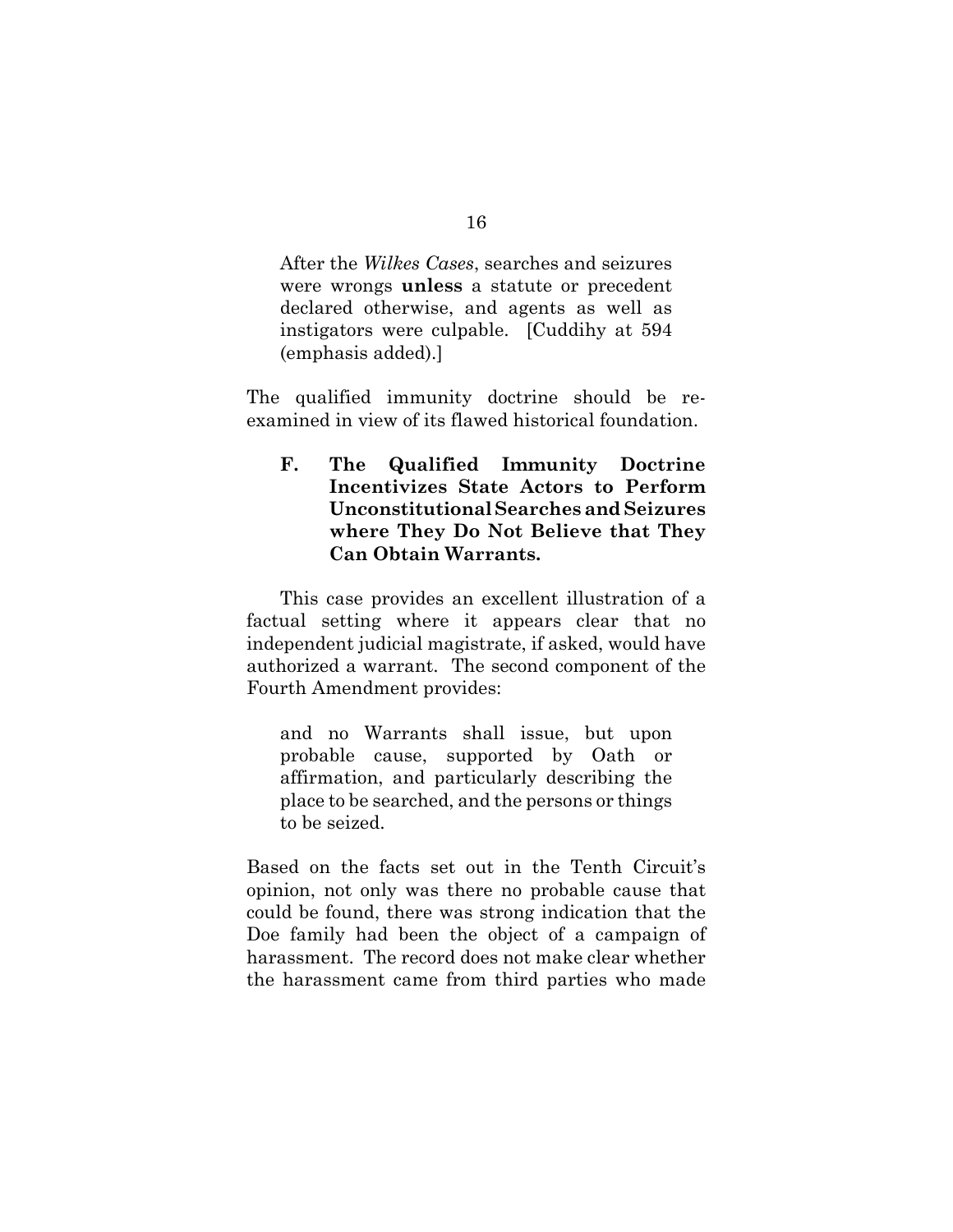anonymous tips or from the Department of Human Services itself.

As set out in the Statement, *supra*, the strip search was performed based solely on a tip from an "anonymous source," with no indication of the credibility of that source. Moreover, there was no visible bruising that would indicate child abuse that could corroborate such an "anonymous source." Second, the Doe family had been the object of numerous fraudulent reports of child abuse. The same DHS that authorized and conducted the strip search had conducted "'half a dozen'" investigations in the Doe home, and all of the tips that led to those numerous investigation ultimately were deemed "false" and "unfounded." *See* Doe at 1286. Although this series of unfounded investigations gave the DHS no pause in acting on the current anonymous accusation, if the affidavit seeking a warrant revealed that history, it is highly doubtful a warrant would have issued.

Indeed, one of the reasons, if not the primary reason, that a warrant would not be sought in a situation such as this, is the belief that it would be denied. If the affidavit submitted accurately revealed that the only possible justification was an anonymous tip, and the Doe family had been harassed on the same basis before, there would be no "probable cause." In order to obtain a warrant to do what the social worker April Woodard did to this little girl, she would have been required to lie by omitting relevant facts or including false statements. Such fabrication in affidavits would be unlikely to be caught or punished, but nonetheless, the qualified immunity doctrine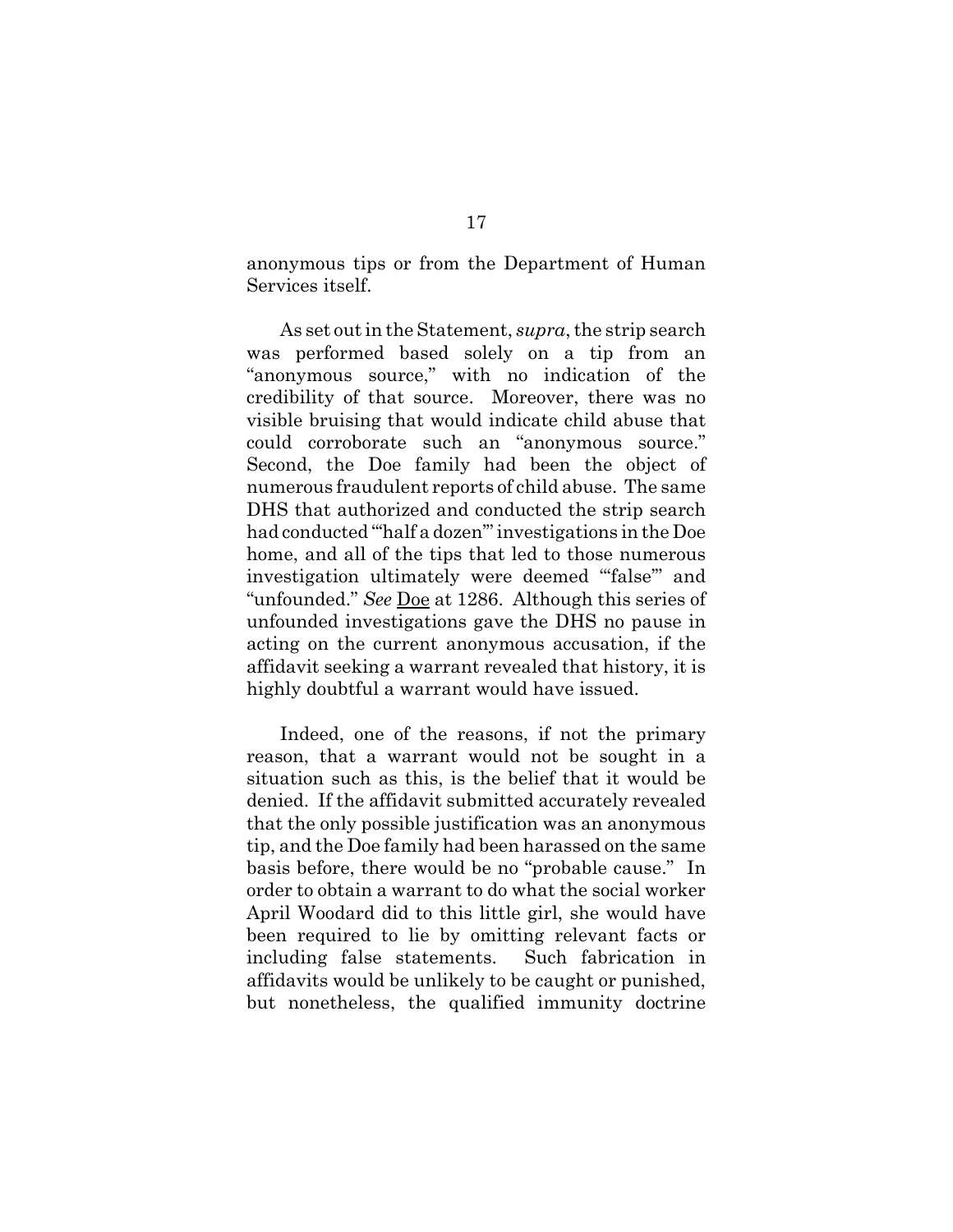allows state workers to skip the ethical problem of signing a misleading affidavit, aware that she will be protected by the courts even if she knew that she was conducting an unconstitutional search and seizure.

**G. The Qualified Immunity Doctrine Combined with the Special Needs Exception to the Fourth Amendment Warrant Requirement Creates Nothing but Uncertainty.**

The Tenth Circuit concluded that the Supreme Court had "not addressed the special needs doctrine in the context of social workers' inspection of children upon suspicion of child abuse" (*id*. at 1291-92) even though it rejected the special needs doctrine to justify a search in a different child abuse context involving a hospital's testing of pregnant mothers. And, although the Tenth Circuit had rejected "special needs" justification for removing a minor child from a home for questioning about suspected abuse of another child, those cases were found to be too factually dissimilar. Lastly, other circuits have divided on the issue. *See id*. at 1292. Allowing reviewing courts the latitude to determine how close the fact of a prior precedent needs to be to the current case introduces nothing but confusion and uncertainty.

## **II. THE QUALIFIED IMMUNITY DOCTRINE BETRAYS THE RULE OF LAW.**

"The government of the United States," Chief Justice John Marshall wrote in Marbury v. Madison, 5 U.S. 137 (1803), "has been emphatically termed a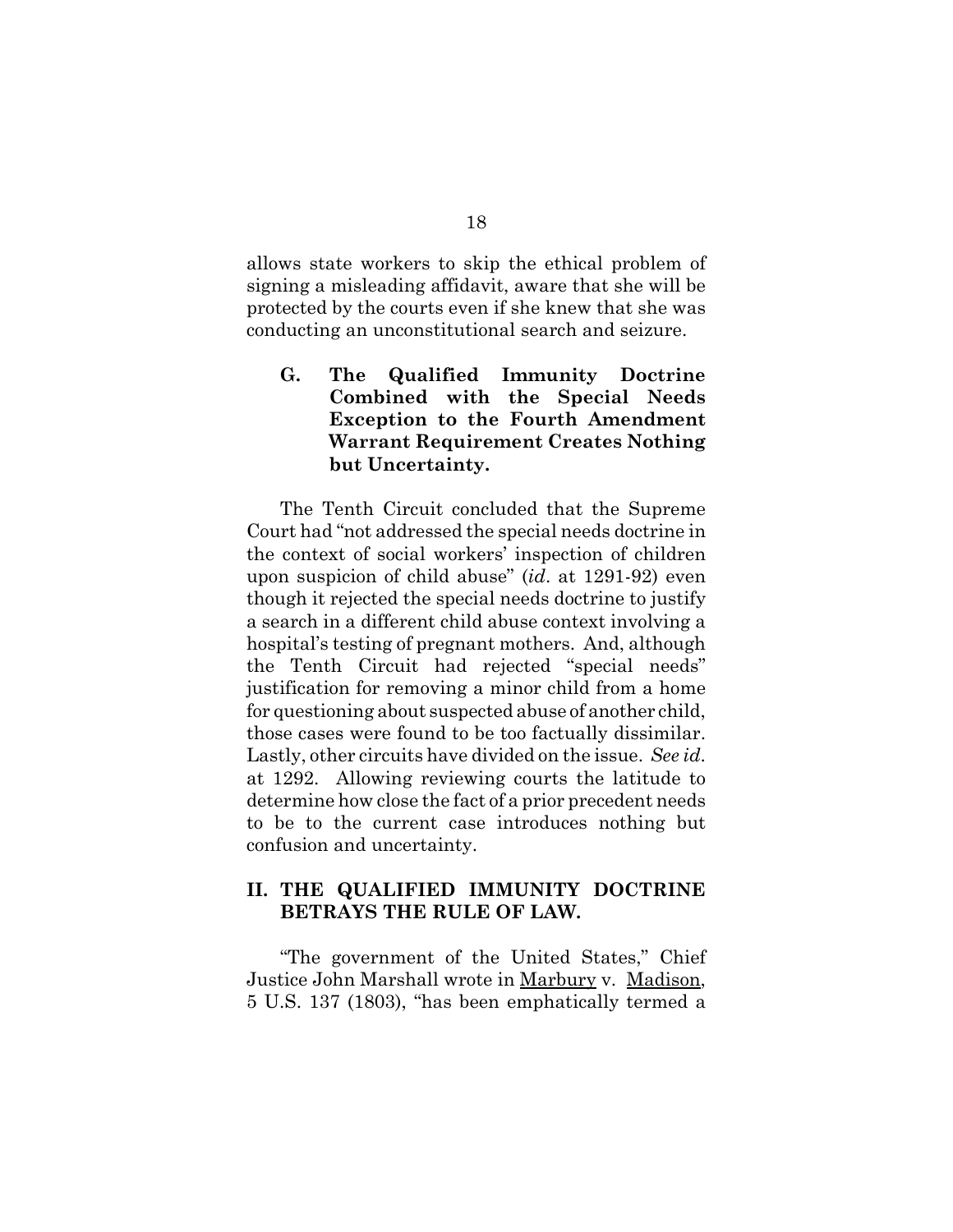government of laws, and not of men." *Id.* at 163. Continuing, the Chief Justice no less emphatically observed: "It will certainly cease to deserve this high appellation, if the laws furnish no remedy for the violation of a vested right." *Id.* Thus, he explained:

The very essence of civil liberty certainly consists in the right of every individual to claim the protection of the laws, whenever he receives an injury. One of the first duties of government is to afford that protection [as evidenced] [i]n Great Britain [when] the king himself is sued in the respectful form of a petition, and he never fails to comply with the judgment of his court. [*Id.*]

In support of this proposition, the Chief Justice summoned the wisdom of Sir William Blackstone who, in Volume 3 of his Commentaries on the Laws of England, affirmed that "'it is a general and indisputable rule, that where there is a legal right, there is also a legal remedy by suit or action at law, whenever that right is invaded." *Id.* 

In further reliance on Blackstone, the Chief Justice concurred that, except for injuries that "fall within the exclusive cognizance of either the ecclesiastical, military, or maritime tribunals," "all possible injuries whatsoever [are] within the cognizance of the common law courts of justice," reiterating that "it is a settled and invariable principle in the laws of England, that every right, when withheld, must have a remedy, and every injury its proper redress." *Id.* As such, this right was, therefore, vested in those Englishmen who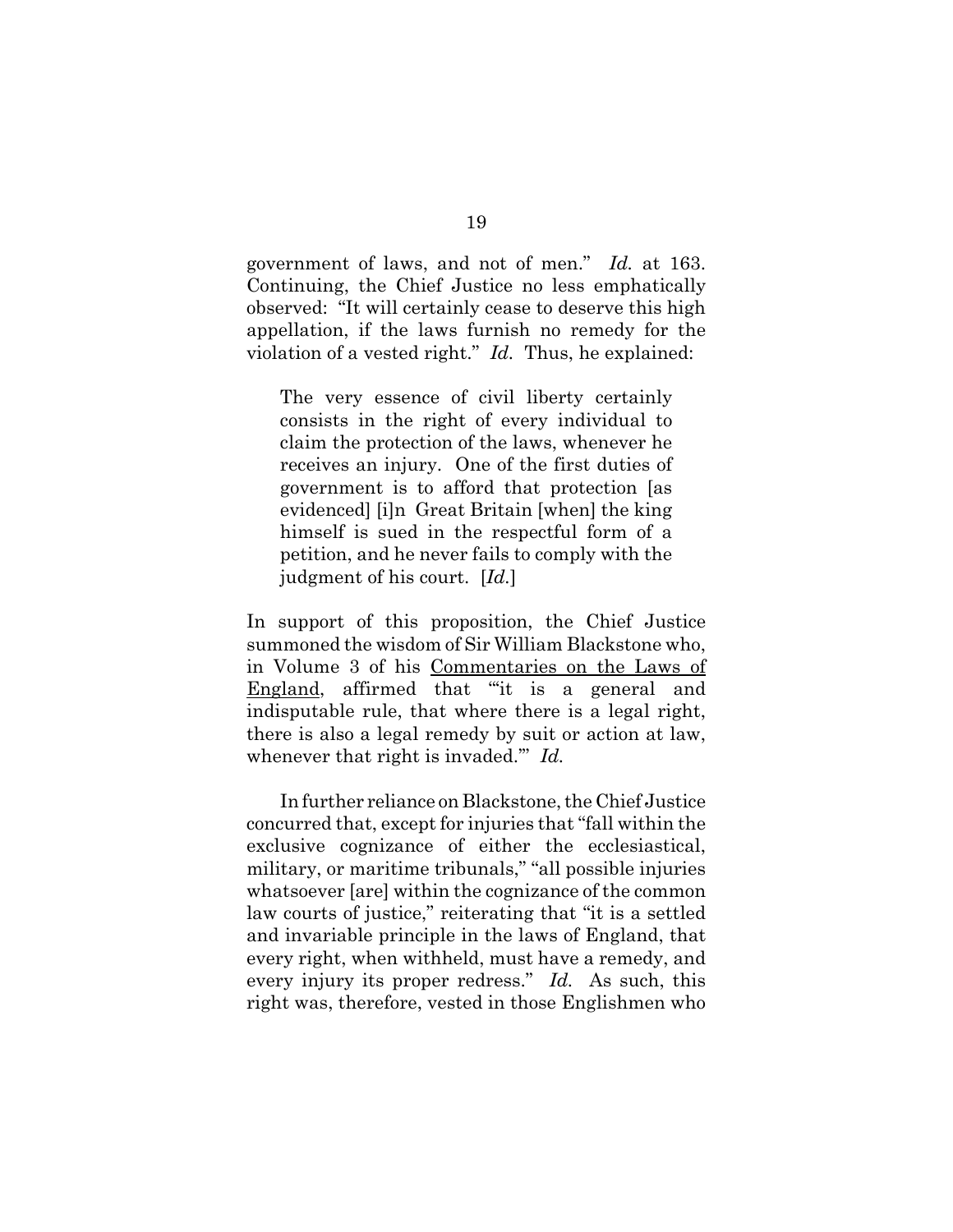were inhabitants of the English colonies of North America before the founding of the United States of America. *See* Declaration and Resolves of the First Continental Congress, reprinted in Sources of Our Liberties at 286-87 (R. Perry & J. Cooper, eds., Rev. ed., ABA Found.: 1978).

To better preserve this common law right, several states included a separate "civil remedies" guarantee in their constitutions. *See* Hans Linde, "Without 'Due Process,'" 49 OR. L. REV. 125, 136-38 (Feb. 1970). The clause came in a detail-laden form in Section 12 of the 1776 Delaware Declaration of Rights which reads:

That every freeman for every injury done him in his goods, lands or person, by any other person, ought to have remedy by the course of the law of the land, and ought to have justice and right for the injury done to him freely without sale, fully without any denial, and speedily without delay, according to the law of the land. [Sources at 339.]

Not to be surpassed, both the 1780 Constitution of Massachusetts and the 1784 Constitution of New Hampshire adopted an almost identical provision, Article XI of the Massachusetts document, reading:

Every subject of the commonwealth ought to find a certain remedy, by having recourse to the laws, for all injuries or wrongs which he may receive in his person, property, or character. He ought to obtain right and justice freely, and without being obliged to purchase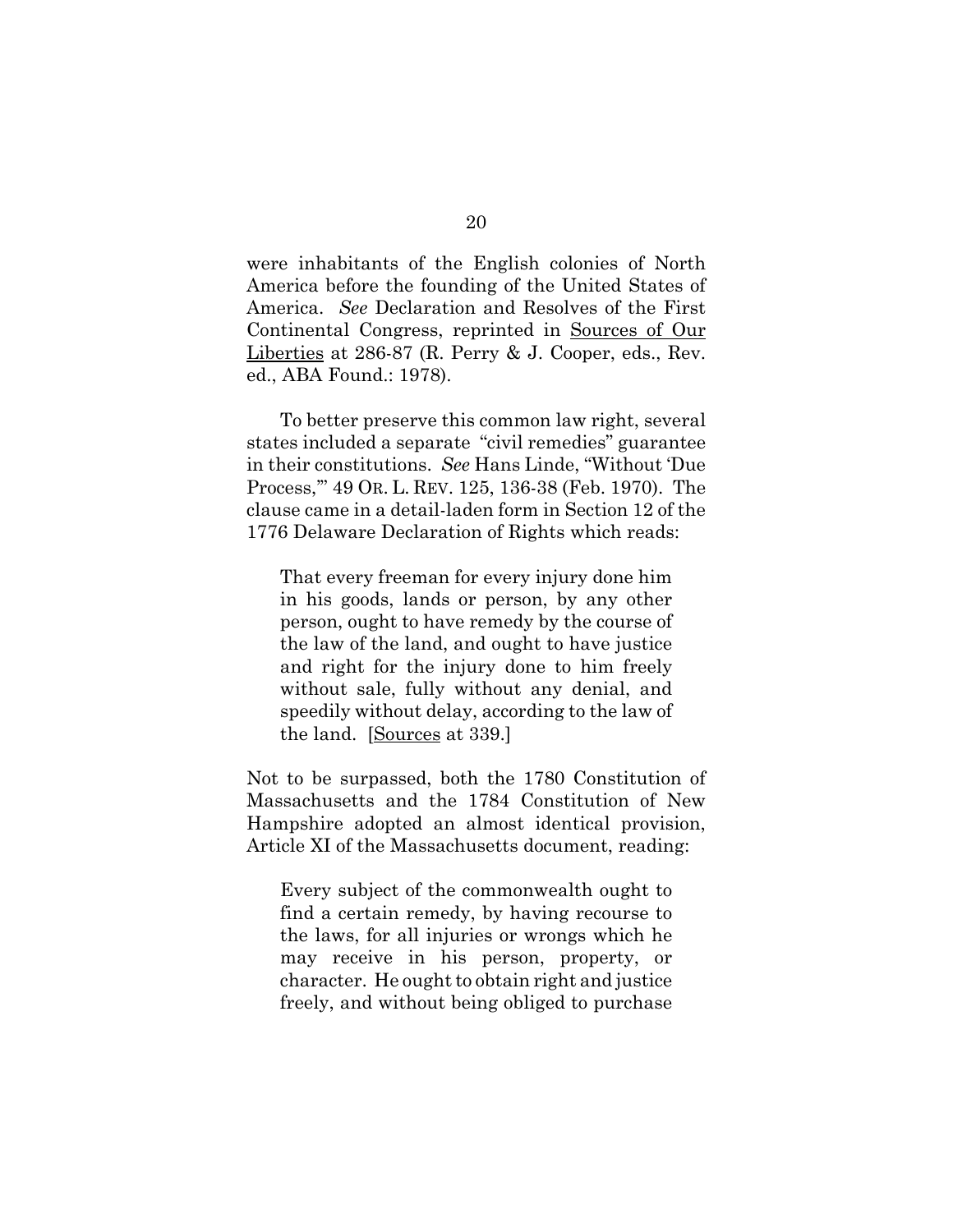it; completely, and without denial; promptly, and without delay; conformably to the laws. [Sources at 376.]

Although sometimes confused with the more wellknown right of "due process of law," the right to a civil remedy to redress a civil wrong, has a different pedigree — the due process right relates back to the "law of the land" Section 39 of the English Magna Carta, while the right to a remedy relates back to Section 40 ("To no one will we sell, to no one will we deny, or delay right or justice."). *See* Linde at 138.

How does the court-developed immunity doctrine, as applied to § 1983 actions, measure up to the Blackstone/Marshall legacy of the rule of law? At the heart of the modern Court's qualified immunity doctrine is the claim that it is governed by the common law of good faith as it existed in 1871 — the year in which section 1983 was enacted by Congress." *See* Petition at 26. However, Justice Thomas has noted that the Court's current "analysis is no longer grounded in th[at] common-law backdrop," but has been engaged in its own "freewheeling policy choices." Ziglar v. Abbasi, 137 S. Ct. 1843, 1871 (2017) (Thomas, J., concurring). And, Justice Sotomayor recently has made known her displeasure with the "one-sided approach to qualified immunity [that] transforms the doctrine into an absolute shield for law enforcement officers, gutting the deterrent effect of the Fourth Amendment." Kisela v. Hughes, 138 S. Ct. 1148, 1162 (2018) (Sotomayor, J., dissenting).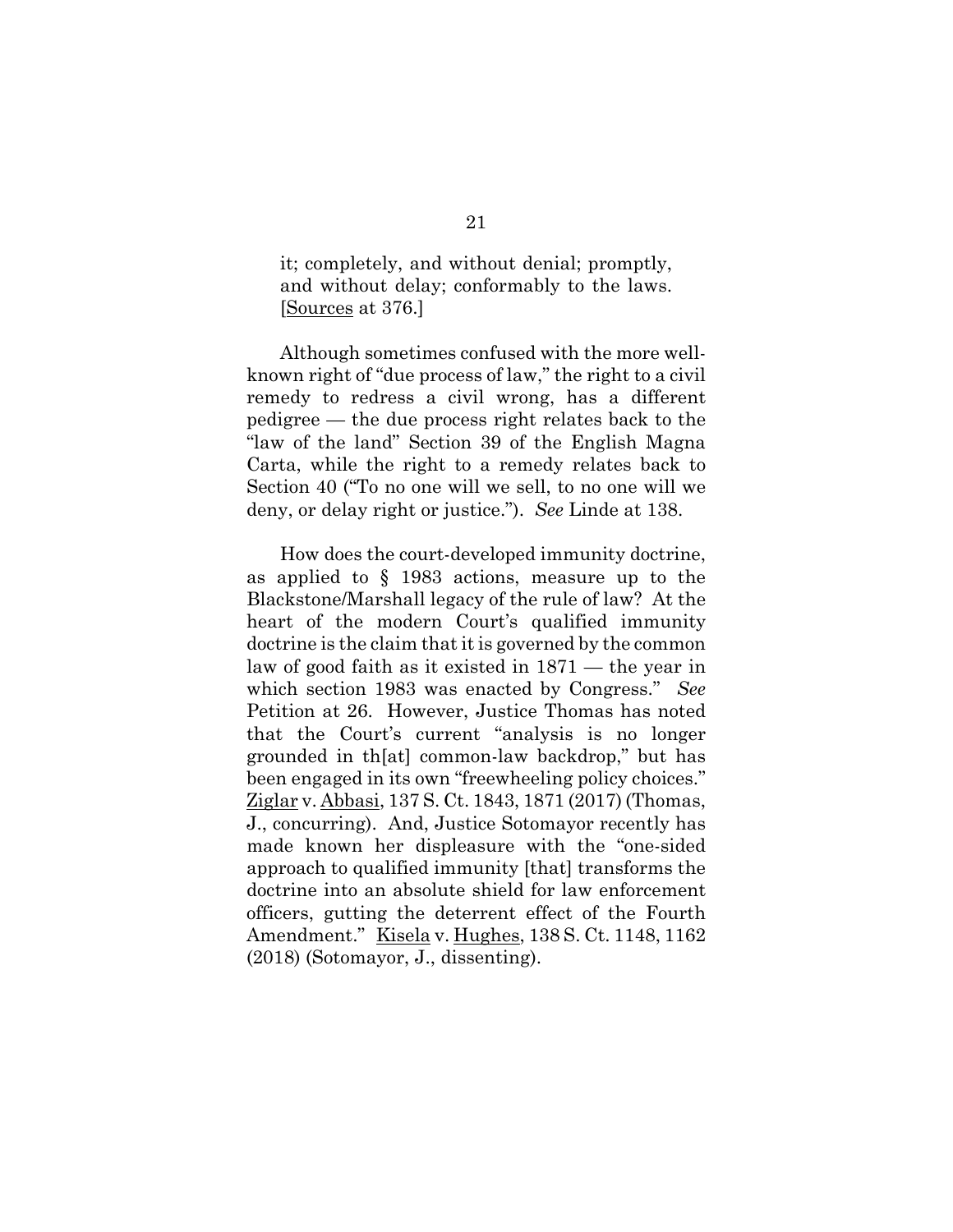The Petitioner is urging the Court to grant review not only for herself, but for the future, urging this Court "to reconsider its qualified-immunity jurisprudence." Pet. at 25. These *amici* join in this endeavor, giving special attention to the nation's founding era and the nation's covenant to build on the rule of law, as understood by Chief Justice Marshall in Marbury v. Madison.

In a challenging article, Professor William Baude has a section entitled, "Legality Instead of Good Faith" in which he gives an account of an 1804 opinion, rendered just one year after Marbury. William Baude, "Is Qualified Immunity Unlawful?," 106 CALIF.L.REV. 45 (2018). The question? Whether a naval Captain who relied on the President's instruction to capture a ship could be excused from liability even though the seizure was unlawful. Baude at 55-56. Even though the Chief Justice thought that the naval captain had "'seized with pure intention'" "[n]onetheless, the Court concluded, 'the instructions cannot change the nature of the transaction, or legalize an act which without those instructions would have been a plain trespass." Id. at 56. "In other words," Professor Baude concluded, "good-faith reliance did not create a defense to liability – what mattered was legality." *Id.* For in Blackstone's and Marshall's day, a "'strict rule of personal official liability, even though its harshness to officials was quite clear,' was a fixture of the founding era." *Id.*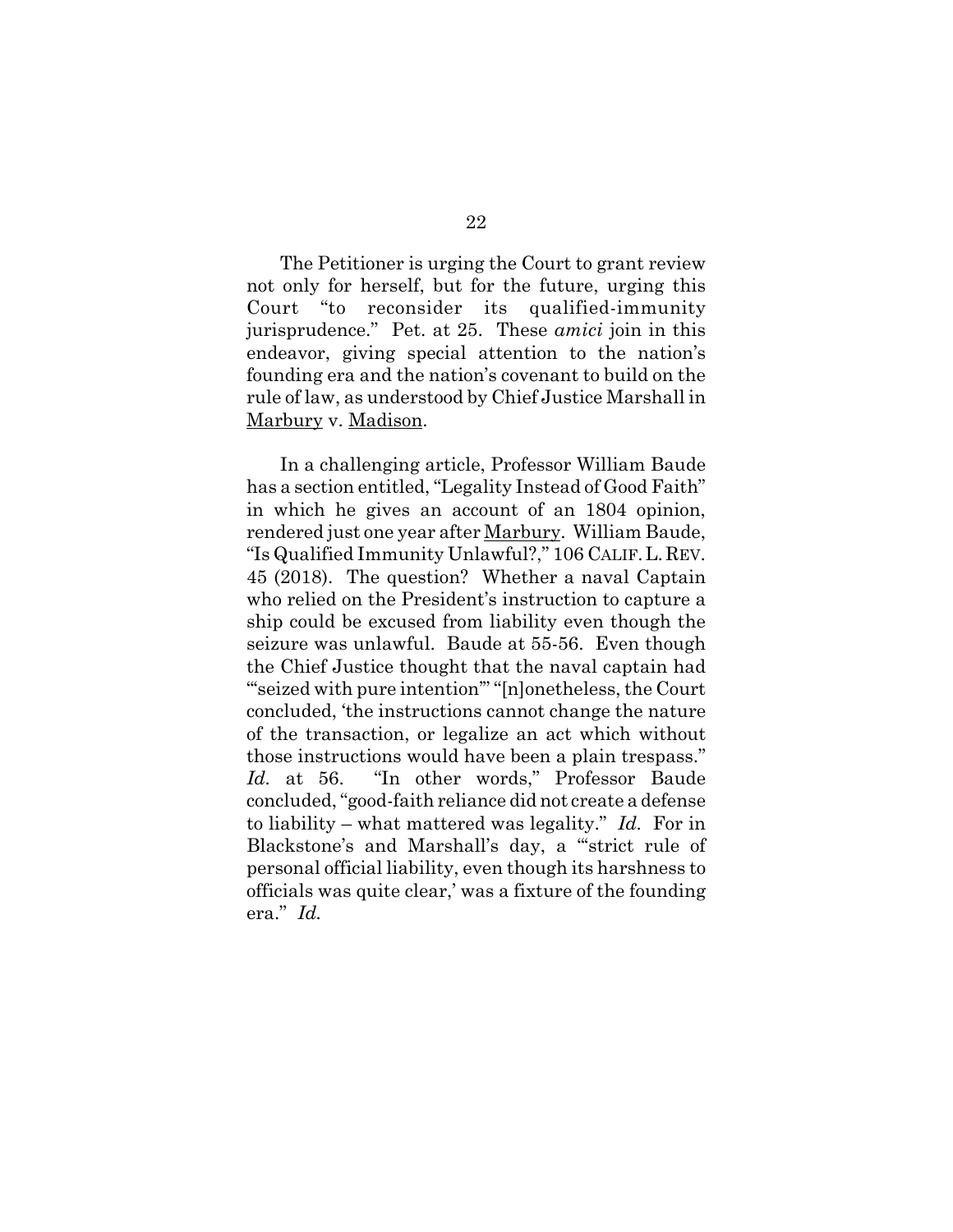## **III. THE DOCTRINE OF QUALIFIED IMMUNITY PROVIDES A DISINCENTIVE FOR GOVERNMENT OFFICIALS TO RESPECT THE CONSTITUTIONAL RIGHTS OF AMERICANS.**

Just last year, this Court summarily reversed a Ninth Circuit ruling that a police officer was not entitled to qualified immunity when he shot a woman who was holding a kitchen knife by her side. Kisela v. Hughes, 138 S.Ct. 1148 (2018). The officer had claimed that the woman he shot appeared to pose a threat to another woman standing nearby. Although the analysis of the case was fact intensive, it did not prevent this Court from deviating from its rule that it "rarely grant[s certiorari] when the asserted error consists of erroneous factual findings or the misapplication of a properly stated rule of law." Supreme Court Rule 10. The Kisela case illustrates that Rule 10 is often honored in the breach by this Court when the case involves qualified immunity.

Additionally, demonstrating the peculiars of the qualified immunity doctrine, in Kisela, this Court overturned the Ninth Circuit's reliance on its own decision in Harris v. Roderick, 126 F.3d 1189 (9th Cir. 1997), which constituted clearly established precedent that the officer in <u>Kisela</u> was not justified in shooting the woman with the knife. *See* Kisela at 1154. Harris was the case brought against federal agents who were involved in the infamous Ruby Ridge, Idaho shootings that took place in August 1992. In Harris, the Ninth Circuit, to its credit, declined to grant qualified immunity to the federal agents who used deadly force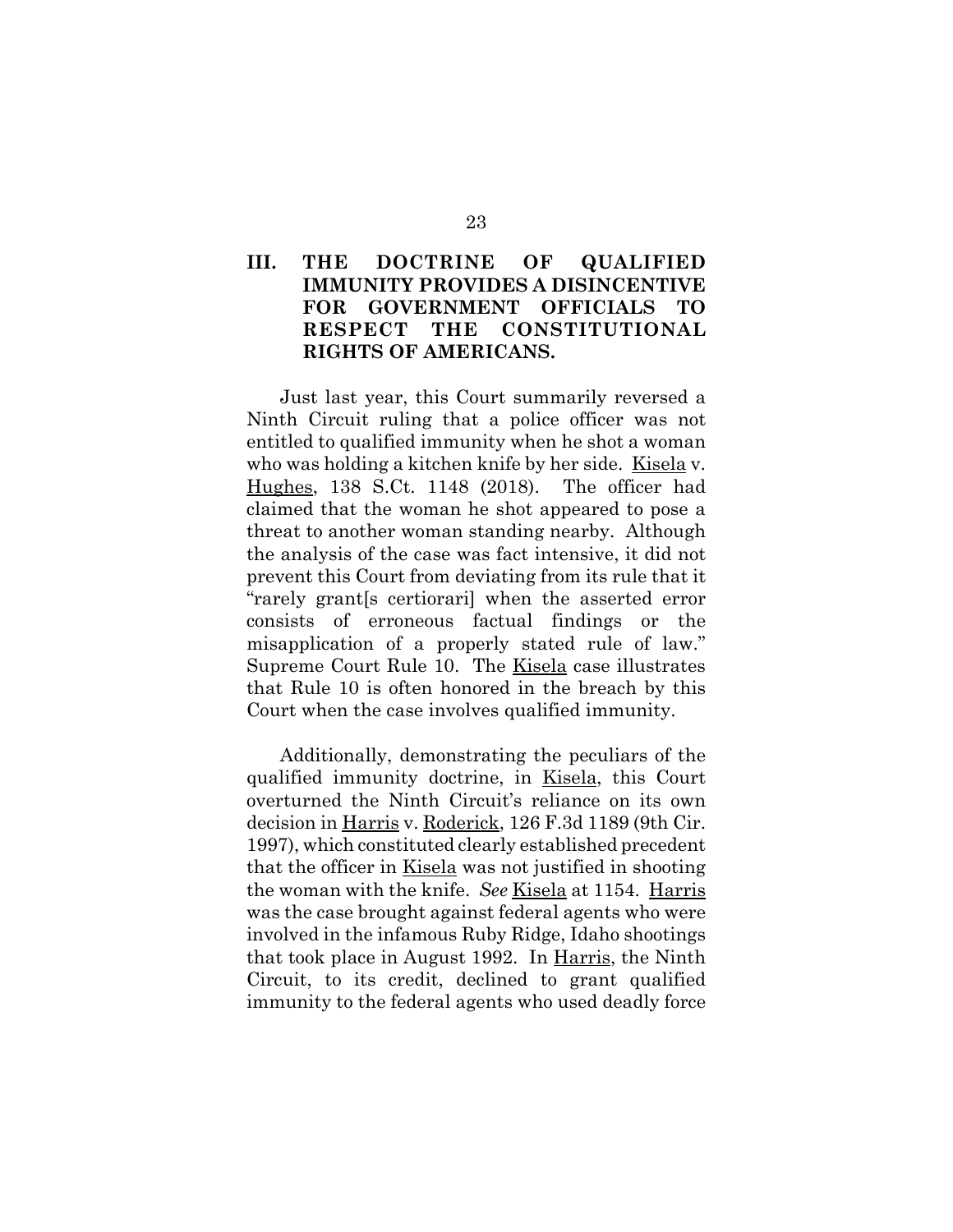at the Weaver family cabin, despite their having clear instructions from their superiors "that they 'could and should' kill any adult male armed with a weapon in the vicinity of the Weaver cabin, regardless of whether he was threatening the officers or any other persons." Harris at 1202.

In Kisela, Justice Sotomayor dissented from the summary reversal. She drew much-needed attention to this Court's qualified immunity jurisprudence, explaining that it "sends an alarming signal to law enforcement officers and the public. It tells officers that they can shoot first and think later, and it tells the public that palpably unreasonable conduct will go unpunished." Kisela at 1162.

Yet, the trend seems to be in favor of expanding grants of qualified immunity, as in Kisela, and not denying it, as in Harris. Justice Sotomayor quoted Professor William Baude's article, "Is Qualified Immunity Unlawful?", *supra*, which concluded that "nearly all of the Supreme Court's qualified immunity cases come out the same way  $-$  by finding immunity for the officials." Indeed, he reported that the only two cases where this Court has declined qualified immunity were both well over 10 years ago. Baude at 82.

Making the matter all the more urgent, some 13 states have now enacted so-called "red flag laws," laws which permit issuance of an *ex parte* judicial order on the filing of a petition by law enforcement, family members, and in some states, teachers or school administrators. These laws authorize officials to seize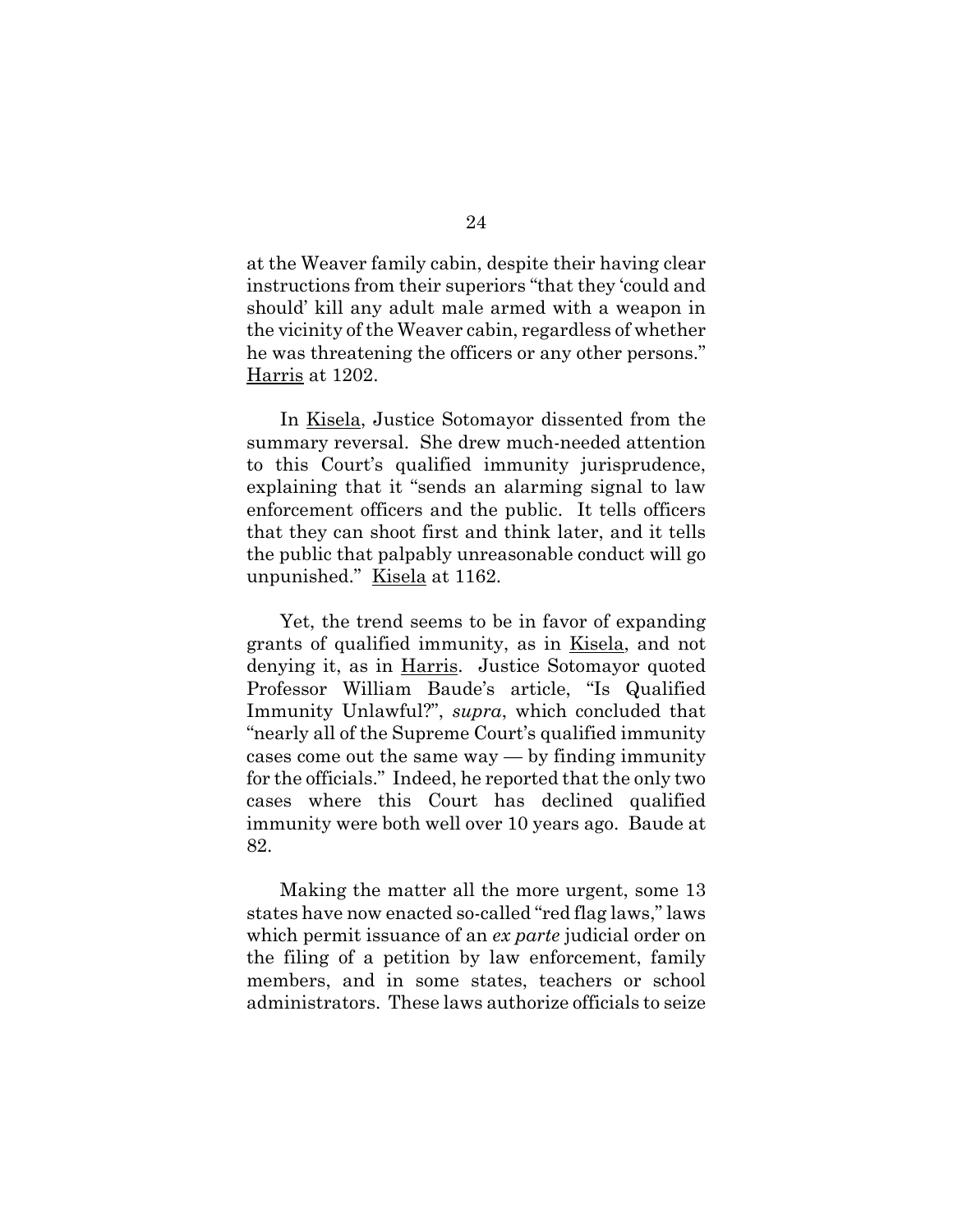weapons — by force if necessary — without the commission of a crime or right to any type of adversarial hearing. It does not take a crystal ball to conclude that red lag laws combined with the doctrine of qualified immunity will result in the shooting of many Americans who have committed no crime whatsoever.

Red flag laws are being enacted under the promise that they will decrease gun violence as well as suicides. Such concern for public safety, it is asserted, justifies any infringement of Second Amendment rights. However, a recent study has shown that in the states that have had red flag laws for at least a two years, there has been no significant effect on violent crime or suicides. *See* John Lott & C. Moody, "Do Red Flag Laws Save Lives or Reduce Crime?" (Dec. 28, 2018), https://ssrn.com/abstract=3316573.

On the other hand, these red flag laws do result in more government violence against innocent Americans. For example, in Anne Arundel County, Maryland, on November 5, 2018, at 5:17 a.m., county police arrived at a home to serve a red flag protective order. After a pre-dawn struggle, at a time when raids cause confusion and danger reigns, the police shot and killed the man being forced to disarm, Gary J. Willis.<sup>3</sup> The *ex parte* protective order had been sought by just one family member, whose view of Mr. Willis was not shared by other family members, who described the

<sup>&</sup>lt;sup>3</sup> See C. Campbell, "Anne Arundel police say officers fatally shot armed man while serving protective order to remove guns," *The Baltimore Sun* (Nov. 5, 2018).